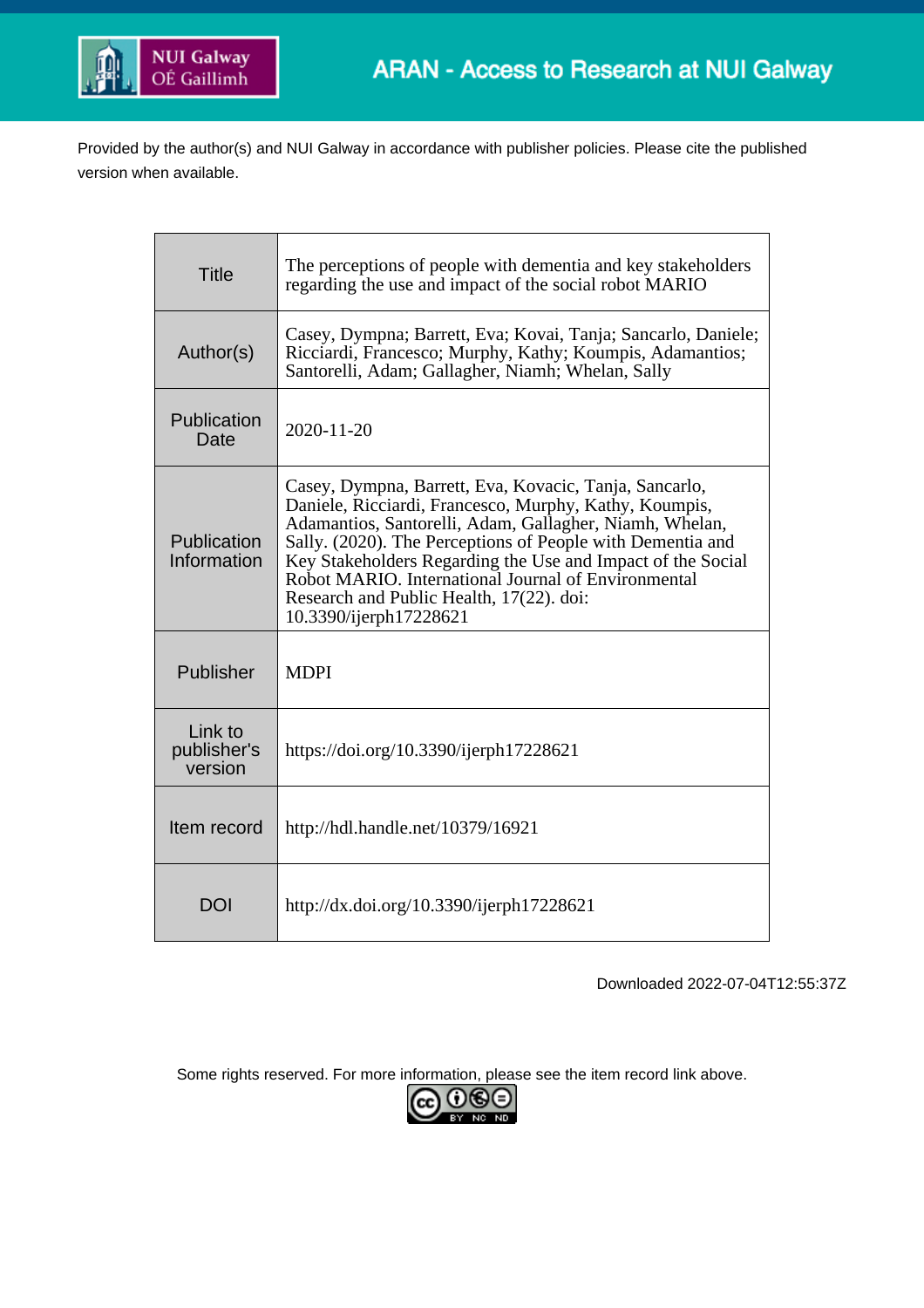

International Journal of *[Environmental Research](http://www.mdpi.com/journal/ijerph) and Public Health*

# *Article*

# **The Perceptions of People with Dementia and Key Stakeholders Regarding the Use and Impact of the Social Robot MARIO**

**Dympna Casey 1,\* [,](https://orcid.org/0000-0001-5341-597X) Eva Barrett <sup>2</sup> , Tanja Kovacic <sup>3</sup> , Daniele Sancarlo <sup>4</sup> [,](https://orcid.org/0000-0001-9541-6364) Francesco Ricciardi <sup>4</sup> [,](https://orcid.org/0000-0003-0068-9912) Kathy Murphy <sup>1</sup> , Adamantios Koumpis <sup>5</sup> [,](https://orcid.org/0000-0003-2661-7749) Adam Santorelli <sup>6</sup> [,](https://orcid.org/0000-0002-8951-4619) Niamh Gallagher <sup>1</sup> and Sally Whelan [1](https://orcid.org/0000-0001-9794-6246)**

- <sup>1</sup> School of Nursing and Midwifery, Aras Moyola, NUI, Galway, Ireland; Kathy.murphy@nuigalway.ie (K.M.); ngallagher@nuigalway.ie (N.G.); s.whelan7@nuigalway.ie (S.W.)
- <sup>2</sup> College of Engineering and Science, Alice Perry Building, NUI, Galway, Ireland; eva.e.barrett@nuigalway.ie
- <sup>3</sup> UNESCO Child and Family Research Centre, School of Political Science and Sociology, NUI, Galway, Ireland; tanja.kovacic@nuigalway.ie
- <sup>4</sup> Sistemi Informativi, Innovazione e Ricerca, IRCCS Casa Sollievo della Sofferenza. Viale Cappuccini, 1 71013 San Giovanni Rotondo FG, Italy; d.sancarlo@operapadrepio.it (D.S.); f.ricciardi@operapadrepio.it (F.R.)
- 5 Institut Digital Enabling, Berner Fachhochschule, CH-3012 Bern, Switzerland; adamantios.koumpis@gmail.com
- <sup>6</sup> Faculty of Engineering, Macdonald Engineering Building, 817 Sherbrooke Street West, Room 382 Montreal, Montreal, QC H3A 0C3, Canada; adam.santorelli@mail.mcgill.ca
- **\*** Correspondence: dympna.casey@nuigalway.ie

Received: 6 October 2020; Accepted: 11 November 2020; Published: 20 November 2020



**Abstract:** People with dementia often experience loneliness and social isolation. This can result in increased cognitive decline which, in turn, has a negative impact on quality of life. This paper explores the use of the social robot, MARIO, with older people living with dementia as a way of addressing these issues. A descriptive qualitative study was conducted to explore the perceptions and experiences of the use and impact of MARIO. The research took place in the UK, Italy and Ireland. Semi-structured interviews were held in each location with people with dementia (*n* = 38), relatives/carers (*n* = 28), formal carers ( $n = 28$ ) and managers ( $n = 13$ ). The data was analyzed using qualitative content analysis. The findings revealed that despite challenges in relation to voice recognition and the practicalities of conducting research involving robots in real-life settings, most participants were positive about MARIO. Through the robot's user-led design and personalized applications, MARIO provided a point of interest, social activities, and cognitive engagement increased. However, some formal carers and managers voiced concern that robots might replace care staff.

**Keywords:** dementia; Alzheimer's; older adults; social robots; companion robots; MARIO; qualitative research; quality of care; long-term care

# **1. Introduction**

Dementia is a progressive neurocognitive disorder that has a profound effect on a person's personality, memory, social skills, ability to communicate and make decisions as well as on mood and emotional reactions [\[1](#page-15-0)[–3\]](#page-15-1). Currently there are 50 million people worldwide with this condition, however as the estimated number of people over 60 increases to over two billion people by 2050 [\[4\]](#page-15-2), and because the incidence of dementia is correlated with increased longevity, it is projected that the number of people with dementia will increase to 82 million by 2030 and 152 million by 2050 [\[5\]](#page-15-3). In Europe, it is

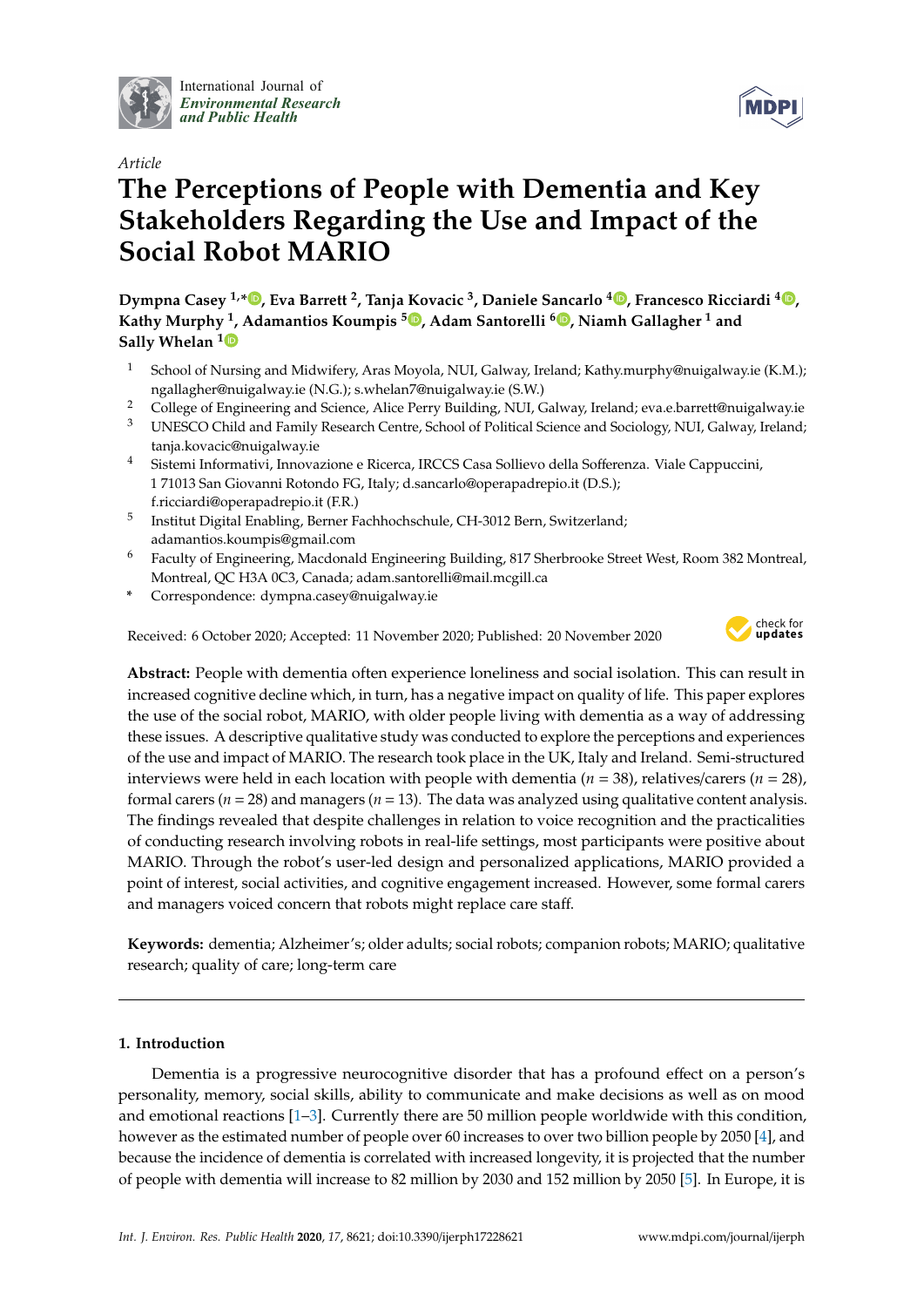estimated that the figure will reach 14.3 million by 2050 [\[6\]](#page-15-4). Therefore, it is not surprising that dementia is one of the greatest societal and economic challenges associated with ageing in the 21st century [\[7–](#page-15-5)[10\]](#page-15-6). It is imperative, therefore, that strategies are identified to support people with dementia and their families to live well with dementia.

Living well with dementia requires the implementation of interventions that can impact positively on the person's quality of life. Many people with dementia may live meaningful lives and retain abilities if a supportive psychosocial environment exists. Spector and Orrell [\[11\]](#page-15-7) suggest that there are protective/destructive psychosocial factors at play and that social engagement and sustained connectedness are crucial to improving the outcomes for people with dementia. Increasingly the potential of social robots to enhance engagement for people with dementia is recognised as a means of combating loneliness, social isolation and boredom [\[12–](#page-15-8)[14\]](#page-15-9). This paper presents the perceptions and experiences of people with dementia and key stakeholders as regards the use of the social robot, MARIO, deployed with people with dementia in three different countries and clinical contexts.

Social participation is a critical contributing factor to successful and healthy aging. Indeed, high levels of social participation have been found to be associated with less cognitive impairment and depression, irrespective of physical frailty [\[15\]](#page-15-10) However, dementia can lead to reduced social engagement, isolation, and loneliness [\[13,](#page-15-11)[16,](#page-15-12)[17\]](#page-15-13). Loneliness and social isolation are recognised as major public health issues associated with higher all-cause mortality rates [\[18](#page-15-14)[,19\]](#page-15-15). The risk to health due to social isolation has been equated with the risk associated with cigarette smoking, hypertension and obesity [\[20\]](#page-15-16). In the UK, over a third of people with dementia reported feeling lonely and had difficulties maintaining social relationships [\[21\]](#page-15-17). In the context of long-term care many studies found that residents spend most of their time socially unconnected and not engaged in any meaningful activity [\[13,](#page-15-11)[22](#page-15-18)[–29\]](#page-16-0). Such persistent and continued lack of stimulation and social interaction exacerbates further the lethargy, boredom, depression, and loneliness that are often manifest in the progression of dementia [\[30,](#page-16-1)[31\]](#page-16-2). Engaging activities and identifying ways of occupying time meaningfully is an essential part of quality of care. Social engagement can enhance the well-being of people with dementia by maintaining their self-esteem and social connectedness as well as providing a purpose for day-to-day living [\[32](#page-16-3)[–35\]](#page-16-4). Social robots are increasingly seen as having the potential to provide such meaningful activities [\[14\]](#page-15-9) and therefore have a part to play in the overall quality of care.

Social, or companion robots, are defined as robots that have the capability of interacting with people in a socially acceptable way [\[36\]](#page-16-5). While these terms are used interchangeably in the literature the term social robots will be used throughout this paper. The development of social robots for the psychosocial wellbeing of people with dementia is a young discipline and a recent area of research. It started with the development of animal shaped zoomorphic robots that built on the success of animal therapy in dementia care. Zoomorphic robots can positively impact the emotions and communication of people with dementia. PARO, which is designed to appear as a baby harp seal has been most widely implemented into care practice [\[37\]](#page-16-6). To date there have been at least twenty three EU funded projects that have conducted research into a wide variety of robots. These include the MARIO project [\(www.mario-project.eu\)](www.mario-project.eu). Currently robots have limited capacity to read human emotions and current development aims to increase their ability to communicate in a more humanlike way [\[38\]](#page-16-7). Several studies describe the important role that social robots can play in dementia care by providing companionship and opportunities for people with dementia to engage in meaningful activities [\[13](#page-15-11)[,39–](#page-16-8)[42\]](#page-16-9) resulting in improved social engagement [\[43–](#page-16-10)[46\]](#page-17-0). Research has also found that people with dementia are generally positive toward and accepting of social robots [\[47–](#page-17-1)[50\]](#page-17-2).

Social robots have been found to have positive effects by reducing negative emotions and behavioural symptoms, improving social engagement, and promoting positive mood and quality of care experience [\[51\]](#page-17-3). Additionally, patients who use social robots in a patient-centred manner are perceived as having higher emotional intelligence themselves and can affect caregivers to form more positive impressions of the person that the robot cares for [\[52\]](#page-17-4). These findings demonstrate that social robots also have the potential to enhance human-human relationships in the healthcare context.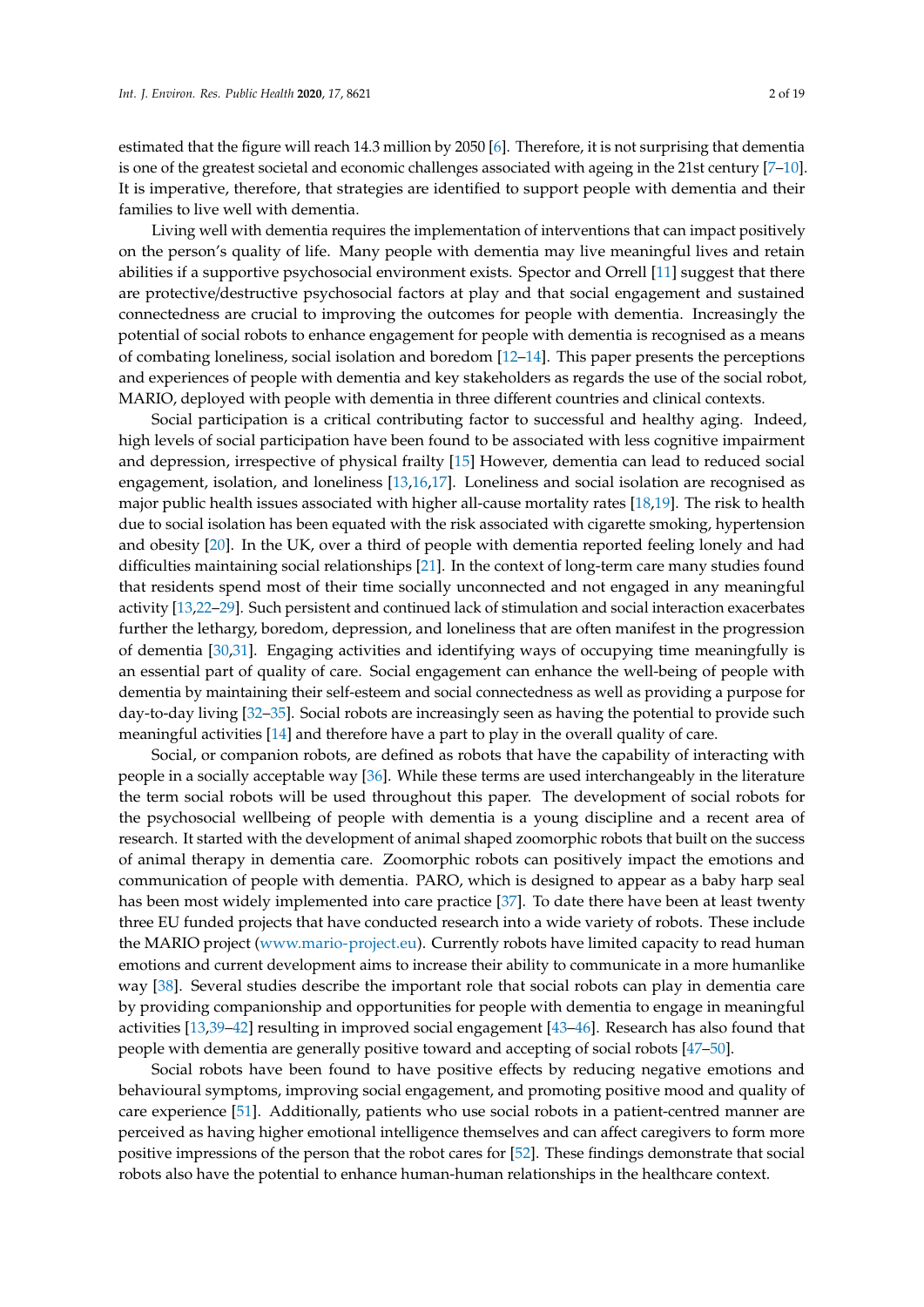Factors that influence the acceptability of social robots include having humanlike facial features, being an embodied presence and having social capabilities [\[17](#page-15-13)[,53](#page-17-5)[,54\]](#page-17-6) being able to deliver specific personalised activities that meet the needs of the individual end user [\[17](#page-15-13)[,54\]](#page-17-6) and having reliable technology [\[55\]](#page-17-7). The perceptions of significant others, such as relatives or carers are also important in determining the acceptability of social robots [\[54\]](#page-17-6). Having positive perceptions toward the use of social robots as a means of communication and providing social engagement for the person with dementia is identified as important [\[56,](#page-17-8)[57\]](#page-17-9). However, most studies that examined the use of social robots with people with dementia have been conducted over relatively short testing periods [\[48](#page-17-10)[,49,](#page-17-11)[57,](#page-17-9)[58\]](#page-17-12) and were conducted in the participant's home or simulated home set-up in a laboratory rather than in the real world of practice [\[47](#page-17-1)[,48](#page-17-10)[,59](#page-17-13)[,60\]](#page-17-14).

# **2. Materials and Methods**

# *2.1. The MARIO Robot*

A multidisciplinary trans-European consortium of researchers, clinical practitioners from community, hospital and residential care settings, ICT specialists and industrial partners with expertise in robotics were assembled with the aim of developing a social robot. In total, the MARIO consortium brought together the skills and expertise of 10 partners from six countries. MARIO is a social robot whose functions aim to support the psychosocial wellbeing of people with dementia, through supplementing the care provided by human carers. MARIO has no functional capacity to address a person's physical needs. A user-led design process involving people with dementia and other relevant stakeholders was used utilised. This resulted in a 1.5-metre-tall white robot with large animated eyes that moved on wheels and could be activated by voice or touchscreen (Figure [1\)](#page-4-0). An iterative design process was used whereby the applications were developed, and refined based on user preferences, testing and feedback [\[40](#page-16-11)[,61\]](#page-17-15). This led to the development of several bespoke applications (Table [1\)](#page-4-1) tailored to the specific needs of each person with dementia. MARIO was deployed in three pilot sites, in different health care contexts a purpose-built long-term care setting (Ireland), a geriatric unit in a hospital (Italy), and a community setting (UK). A MARIO robot arrived in each pilot site equipped with the ability to map out a given location and then subsequently autonomously navigate around the dementia care setting. However, because the clinical practice environment constantly changed, necessitating remapping each time, autonomous navigation was not possible. MARIO therefore was not fully autonomous during this research and interaction sessions were supervised requiring the presence of a researcher to guide navigation and provide assistance as required. However during the final evaluation stage of the research the researcher supervised at a distance to give MARIO as much autonomy as possible.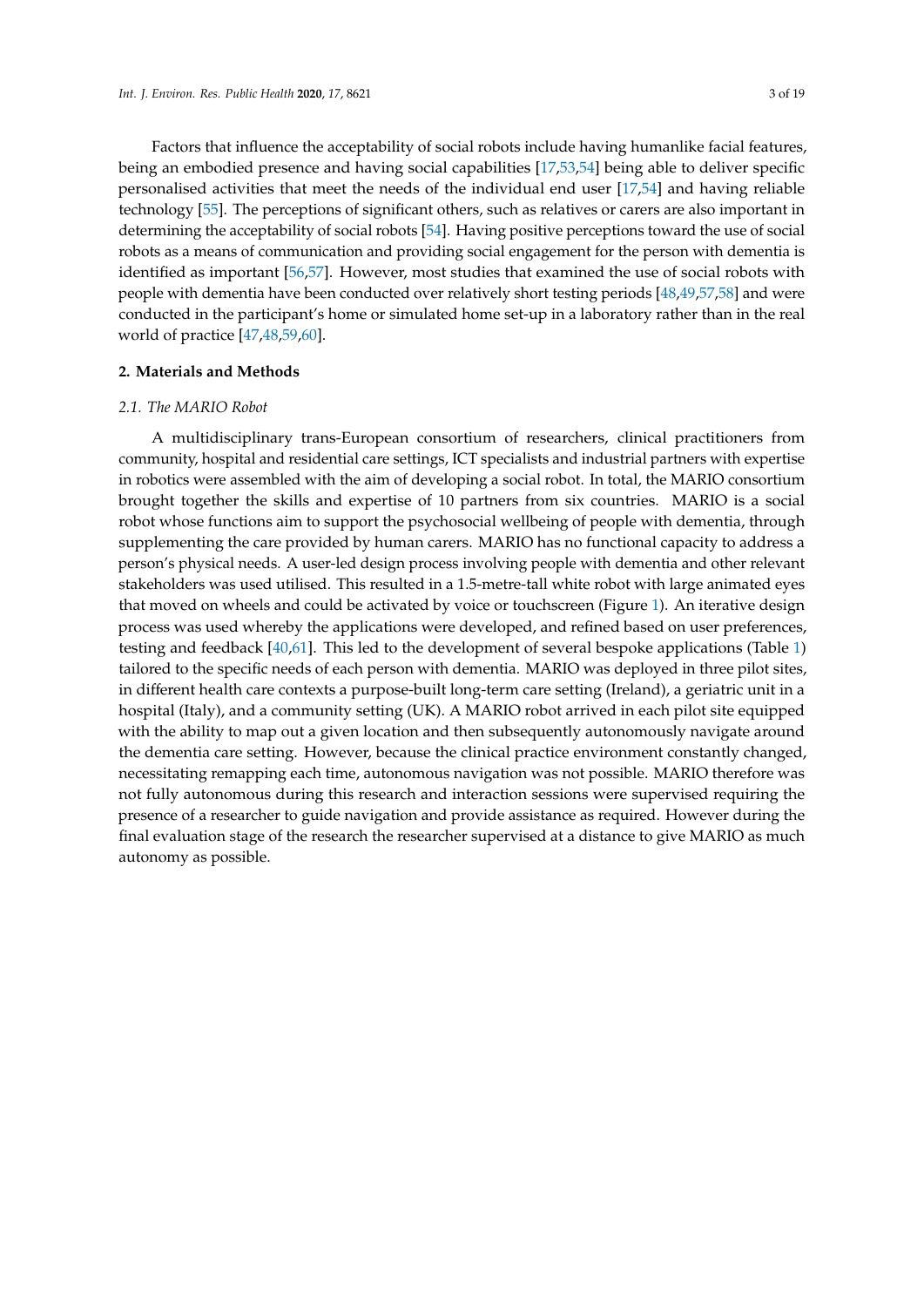<span id="page-4-1"></span>

|                                                                                | Hospital (Italy)                  | <b>Long-Term Care</b><br>(Ireland) | Community (UK) | <b>Across Sites</b><br>Total |  |  |  |
|--------------------------------------------------------------------------------|-----------------------------------|------------------------------------|----------------|------------------------------|--|--|--|
| Participant Categories                                                         |                                   |                                    |                |                              |  |  |  |
| People with dementia                                                           | 20                                | 10                                 | 8              | 38                           |  |  |  |
| Relatives/Carers                                                               | 18                                | 6                                  | 4              | 28                           |  |  |  |
| <b>Formal Carers</b>                                                           | 20                                | 8                                  | 0              | 28                           |  |  |  |
| Managers                                                                       | 2                                 | 5                                  | 6              | 13                           |  |  |  |
| <b>Total Participants across</b><br>categories                                 | 60                                | 29                                 | 18             | 107                          |  |  |  |
| Number of Interactions with MARIO                                              | Hospital                          | Long-Term Care                     | Community      | <b>Across Sites</b>          |  |  |  |
| Number of interactions with<br>MARIO.                                          | 75                                | $96^{1}$                           | 24             | 195                          |  |  |  |
| Duration per interaction                                                       | Hospital                          | Long-Term Care                     | Community      | Across sites                 |  |  |  |
| Average with MARIO per session.                                                | 43.7                              | 35                                 | 60             | 41.3                         |  |  |  |
|                                                                                | Values                            |                                    |                |                              |  |  |  |
| Total duration of interactions with MARIO (minutes)— Mean $\pm$ SD Range       | $198.62 \pm 101.09$<br>$15 - 524$ |                                    |                |                              |  |  |  |
| Number of Interactions between people with dementia and MARIO— Mean ± SD Range | $5.13 \pm 3.44$ 1-12              |                                    |                |                              |  |  |  |

**Table 1.** Participants numbers. Interactions with MARIO.

 $^1$  In the residential care setting 3 participants completed one, seven, and four MARIO engagements respectively, whereas all the other 7 residents completed twelve engagements.

<span id="page-4-0"></span>

**Figure 1.** A resident of the nursing home in Ireland interacting with the MARIO social robot as part of her daily routine. (The first author has copyright of this figure).

# *2.2. Ethics*

All participants, including people with dementia gave their informed consent for inclusion before they participated in the study and confidentiality was maintained. Suitably qualified health professionals or psychologists, at each pilot site, ensured that participants had capacity to consent following procedures that conformed to national laws, regulations, and best practice in dementia research. Process consent was utilised, in that, consent was sought, not just for involvement in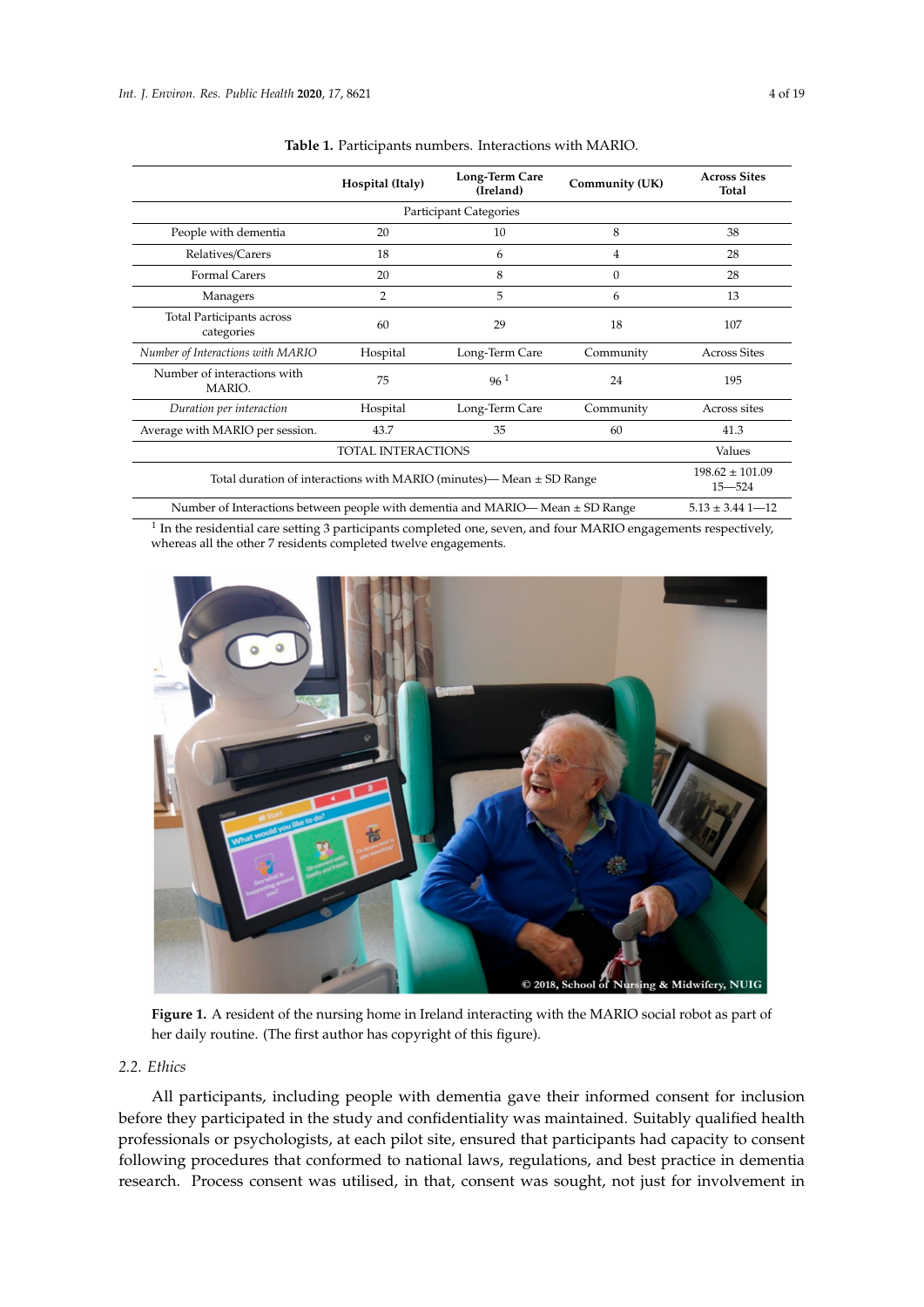the overall research but, consent was checked again for each interaction with MARIO. The study was guided by experts in ethics who developed and implemented an ethical framework, and the study was conducted in accordance with the Declaration of Helsinki, and the study was approved by Research Ethics Committees in Ireland (REC, NUI, Galway) UK, (REC, Stockport Metropolitan Council) and Italy (REC:Casa Sollievo della Sofferenza) In addition, it was recognised that there was a need for careful management of the disengagement process between MARIO and the person with dementia, particularly for those who had spent longer times with MARIO. Issues connected with the disengagement process were identified as potential ethical challenges and a disengagement plan was utilised.

#### *2.3. Research Phases*

There were three phases in the research. Phase one and two focused on the acceptability of MARIO and the development of MARIO applications. A description of the five applications (app.) is given in order to contextualise findings. (1) The My Memories app. was designed to facilitate reminiscence, and drew on the preserved memories of the PWD. The researcher gathered, often with the help of family, carers and friends, pictures of relevance to the interests and life of each individual PWD and then uploaded these to the MARIO platform. Mario utilised these pictures to stimulate conversation with the PWD using the pictures as prompts. (2) The MY Music app. enabled the PWD to select what music they listened to, when they listened to it, and switch music if they wished. The researcher created a file containing personalized music preferences and these were uploaded to the MARIO platform. The application built knowledge of selections over time and choices were refined based on usage. (3) The My News app. was linked to news feeds from the web. It allowed the PWD to access news headlines or follow personalised interests, like sports, politics, community events. MARIO could read news items of interest to the PWD or display it in written form on the monitor for the PWD to read. The purpose of the application was to keep the PWD briefed and connected. (4) The My Calendar app. reminded the PWD of events like birthdays, anniversaries, visits from others, appointments, community activities, the app. was personalised to each PWD, and facilitated active participation in community and family events. The My Games app. included a range of games which were personalised to the PWD. Games like chess, drawing, solitaire, puzzles, bingo, tennis, painting could be selected as preferences. The aim of this app. was to stimulate cognitive activity and sustain engagement.

During phase 1 focus groups and questionnaires with carers, managers, relatives and people with dementia explored the acceptability of MARIO to people with dementia. Phase 2 gathered perceptions through focus groups with carers, managers, people with dementia and relatives of what they believed MARIO should be able to do in order to help people with dementia. In addition, researchers, with consent, also accessed the life history and personal interests of each person with dementia to inform the development of the MARIO applications. In phase three, the focus of this paper, an evaluation of MARIO was conducted. People with dementia were invited to engage with MARIO over a period of two months in each respective site and qualitative data were collected from people with dementia, carers, managers and relatives to ascertain their perceptions of the use and impact of MARIO. In addition in order to determine the respective costs and savings derived from using a social robot like MARIO, value maps for each of the different settings, namely hospitals, nursing homes, and communities were developed. However, these economic aspects are beyond the scope of this paper. This paper reports on the findings from the qualitative data collected in phase three, with the following aim.

### *2.4. Aim*

To explore the perception and experiences of people with dementia and key stakeholders as regards the use and impact of the social robot, MARIO.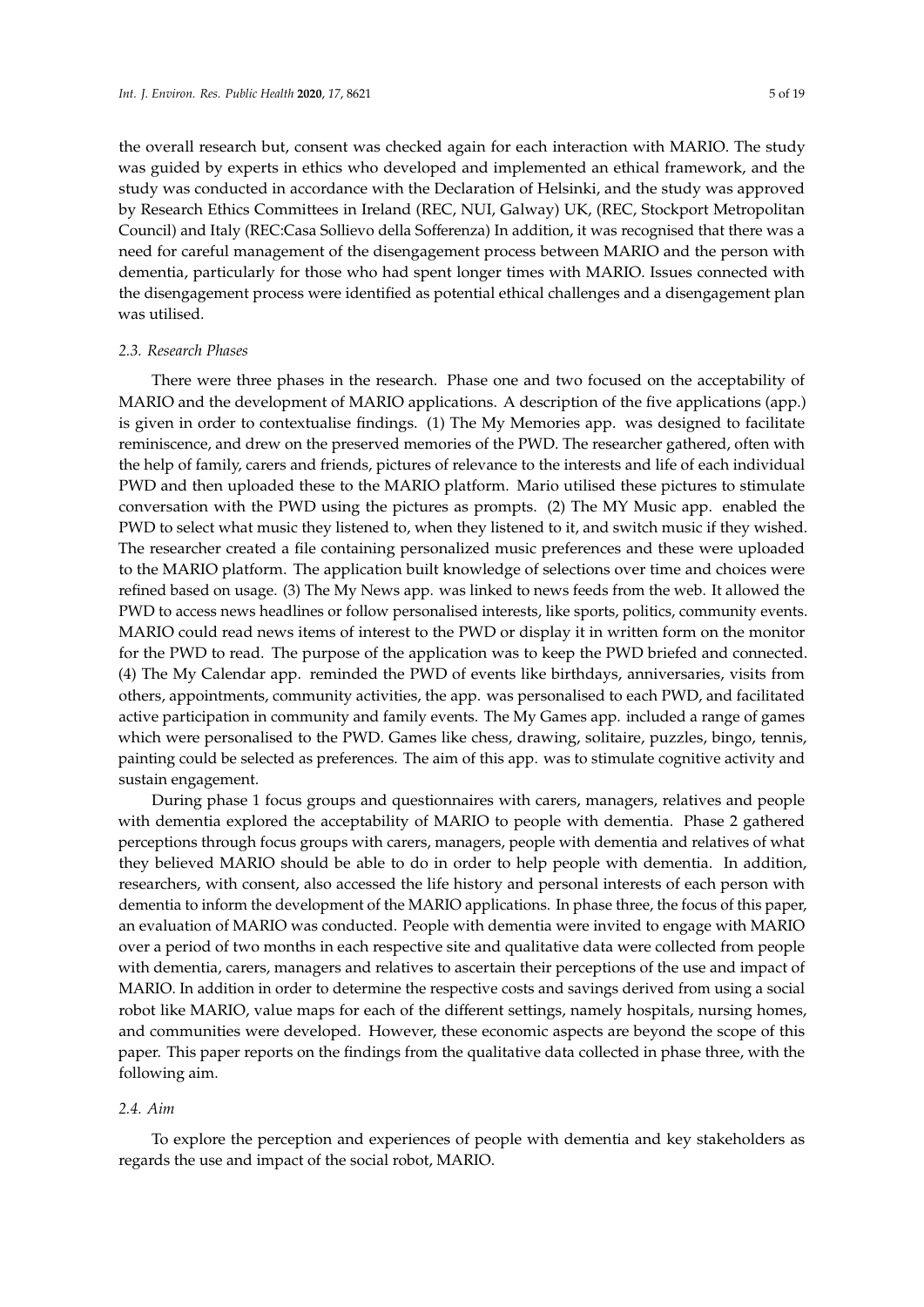#### *2.5. Methods*

A qualitative interpretive descriptive design based on the work of Thorne [\[62\]](#page-17-16) was used to explore the perceptions and experiences of people with dementia and key stakeholders as regards the use and impact of MARIO. Interpretive description is designed to give participants a voice about their own experiences. It is particularly appropriate when seeking to understand complex "phenomena", such as those investigated in this study. Semi-structured one-to-one interviews using interview guides developed from the literature and directed by the research aims were used to collect the data. These guides were initially created in English and then subsequently translated by members of the Italian research team for use in Italy. Ethical approval was obtained in each of the three pilot sites (UK, Ireland, and Italy).

## *2.6. Sample*

A purposive sample of 107 stakeholders (people with dementia, carers, relatives, managers) who were directly involved with MARIO across the three pilot sites participated. An overview of the number of participants involved at each site during phase 3; the MMSE range in each site, the number and duration of interactions with MARIO are presented in Table [2](#page-6-0) below. A total of 195 engagements with MARIO were completed with people at different stages of dementia.

<span id="page-6-0"></span>

| <b>Stakeholders</b>  | Ireland: Residential<br><b>Care Setting</b> | UK: Community<br><b>Setting</b> | <b>Italy: Hospital Setting</b> |
|----------------------|---------------------------------------------|---------------------------------|--------------------------------|
| Person with Dementia | GD                                          | SD                              |                                |
| Relative             | GR                                          | $SRC*$                          | IR                             |
| Carer                | GC.                                         |                                 | IC                             |
| Manager              | GМ                                          | <b>SM</b>                       | IМ                             |

**Table 2.** Pilot site stakeholder codes.

\* Indicates that some relatives fulfilled the role of carer in the community setting.

In the UK eight people living with dementia in their own homes (five females and three males), were involved. All had mild dementia (MMSE range 20–23) and six were 60+ years of age. Five relative/informal carers took part (three male and one female), and three were 60+ years of age. There were six managers (four female and two male), and most were in the 50+ age group. Two managers were responsible for managing dementia support groups, one was responsible for commissioning services for older people, and three were managers within the adult social care department.

In Italy, 20 people with dementia who were in-patients in a hospital (12 females and 8 males) participated most of whom were over 76 years of age and all had mild dementia (MMSE range 19–23). Eighteen relatives participated (13 female and five male), with the majority in the 70+ age group ( $n = 10$ ). A total of 20 formal carers (13 females and 7 males) participated of these over 60% were geriatricians. Two managers were interviewed both of whom were male with an average age of 49 years.

Ten people with dementia living in long-term care participated in Ireland. Six had moderate dementia (MMSE range 14–19) two mild dementia (MMSE range 20–30) and two severe (MMSE range 3–13). Nine were over 70 years of age and one over fifty. Six female relatives aged between 40–59 years and eight formal carers, (6 females and 2 males), participated. Of the latter six were registered nurses and two were health care assistants. Five managers participated, (three female and two male) three were aged between 50–59 years and two. Numbers of participants in each pilot site, and number and duration of interactions are outlined in Table [1.](#page-4-1)

#### *2.7. Data Analysis*

All interviews were transcribed verbatim and directed qualitative content analysis based on the work of Hsieh and Shannon [\[63\]](#page-18-0) was used to analyse the data. A coding framework for each stakeholder group data set was developed based on literature analysis and findings of prior research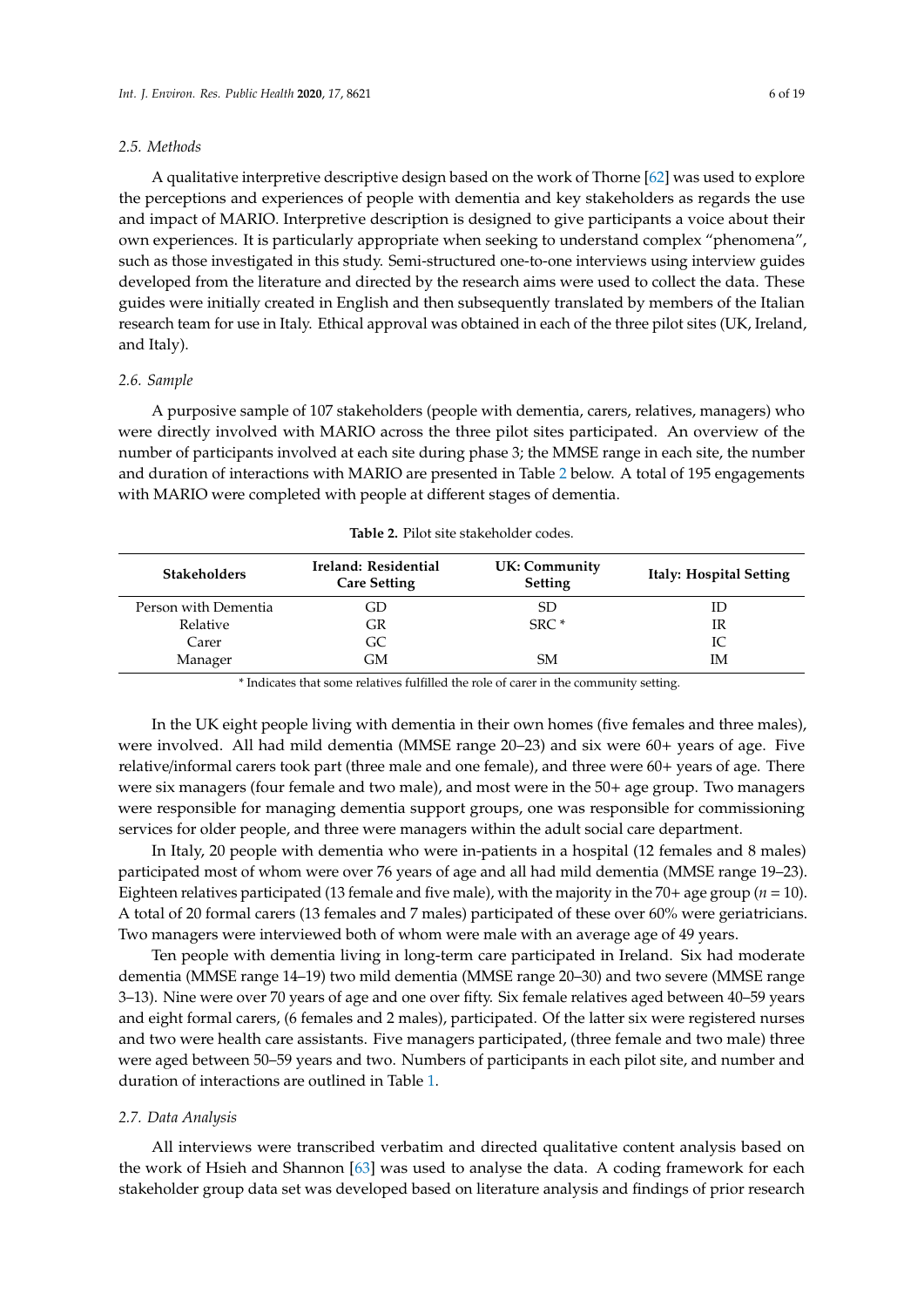undertaken with people with dementia [\[64](#page-18-1)[,65\]](#page-18-2). Four researchers (KM, TK, SW, EB) from the Irish pilot site were involved in the initial development of the data analysis coding frameworks. To ensure coding consistency, a sample of interview transcripts from each stakeholder group, (people with dementia, carers, managers and relatives) was then independently coded by researchers. Researchers worked independently but in pairs to analyse three transcripts from each respective stakeholder group. Then, inter-rater reliability testing was conducted on the set of codes they produced, using a Cohen's 'Kappa' [\[66\]](#page-18-3) that scientifically measures the degree of agreement between coders. The inter-rater reliability scores for each pair of researchers ranged from 0.67 to 0.76. Following this, a meeting was held to agree coding, examine any differences, resolve discrepancies, and agree the final coding frameworks. Then, the coding frameworks were discussed and shared with pilot partners in Italy and the UK who subsequently tested and confirmed the applicability of the frameworks to their respective data sets. The frameworks were then used to analyse the data across all pilot sites, G was the code for Ireland, S for the UK and I for Italy. The following codes were used: D is a person with dementia, R is a relative of the person with dementia, C is a carer of a person with dementia and M is a manager in the practice site. These participants are collectively referred to as stakeholders. The country and stakeholder codes used to report the findings are presented in Table [2.](#page-6-0)

# **3. Findings**

Data analysis revealed five key themes: perceptions of MARIO, impact of MARIO, utilisation of MARIO applications and interfaces, challenges in the use of social robots in the real-world context of dementia care and improving MARIO.

# *3.1. Perceptions of MARIO*

The findings revealed that most participants across all sites had positive perceptions of, and attitudes towards, MARIO and they were generally accepting of a social robot referring to the robot as 'he' or 'she', conceptualising him as an embodied presence or a 'friend'.

#### *I can talk to her and she's lovely and she's tolerant. (GD1)*

## *MARIO is like a friend. I really enjoyed this experience. (ID4)*

Some people with dementia in the community were initially wary about MARIO. However, as prolonged engagement occurred, the development of a mutual care relationship became evident in the way that the participants greeted and interacted with the robot. Sometimes asking questions about its well-being and telling it "Don't worry pet" when they perceived there was something wrong with it or looking for the robot when it had left their company.

*MARIO and I have made a very close relationship over the last few months. (SD3)*

*Where did the man {MARIO} with the music go? (researcher tells her that MARIO had gone to the dayroom. She replies 'Oh I would have gone with him if I had known (GD12).*

Participants with dementia reported that they liked that MARIO was non-critical and commented that it helped them forget they had dementia which in turn made them feel more confident, supported and they enjoyed the experience.

*She makes me feel normal. (GD13)*

*It has made me feel surer {confident} (ID10 Trial 2).*

*I look forward to using MARIO and I feel I am learning* . . . *(SD3).*

In addition, people with dementia across all sites expressed a desire to have a MARIO robot in their own home, intimating at the positive impact this might have on their lives.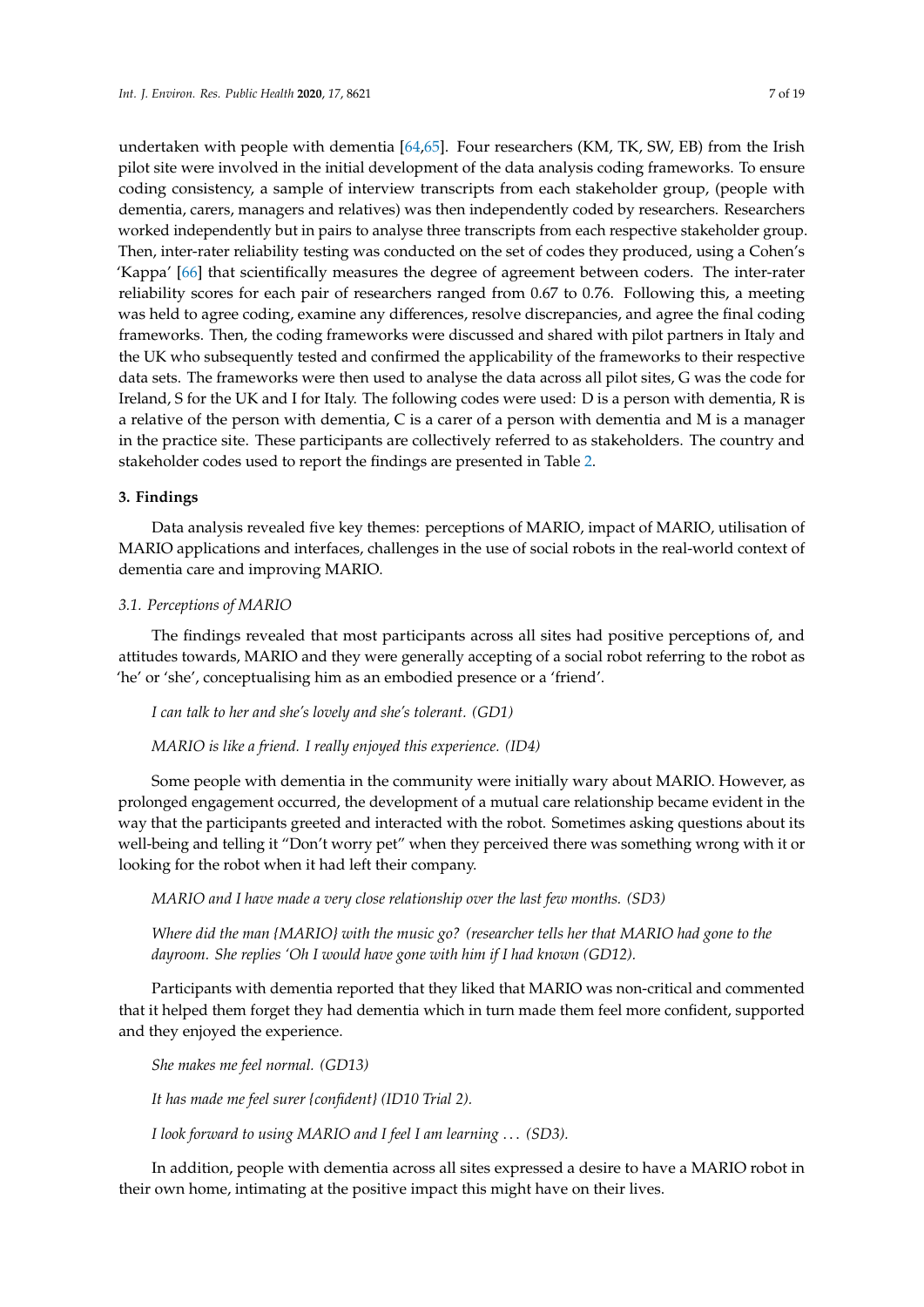*I enjoyed it, first time I went home I wanted one. (SD4)*

*Can you imagine if I could have one of these at home (ID3).*

Relatives across all the pilot sites were also mostly positive towards MARIO, seeing the robot as a source of interaction and entertainment as well as a companion and personal assistant that could help their relative with the challenges of living with dementia. Some commented that it took some time for people with dementia to get used to interacting with MARIO but that after spending time with the robot they became more confident users. Carers who were able to observe MARIO in action with their relative were able to give examples of MARIO's impact and they understood what MARIO could do and were generally positive.

*Advantages would be companionship, reminders and having someone to talk to. You could have a conversation {with MARIO}. (SRC2)*

*I mean I don't know but I think she's getting companionship of a sort, she's getting entertainment, diversion, fun with the conversations that the people with dementia directs or leads or you know, persuades out of her that are you know, the point, the touch point or the stu*ff *on the screen. So it's brilliant, it's really good, love it, yeah its great (GR13).*

*Using MARIO in hospital, my father showed an improvement of his mood, anyway not only for this aspect MARIO can be useful in Hospital. It can improve the hospitalization of participants with dementia and reduce the risk of cognitive decline (IR4).*

Carers in residential care and carers/relatives in the community commented on both their own acceptance of MARIO and the acceptance by people with dementia. Some carers/relatives reported being initially sceptical about the value of MARIO. Overtime they changed their views after seeing MARIO in action and the impact the robot had on people with dementia. In particular, personalising the robot according to the needs of people with dementia went a long way towards changing carers views and them having a more positive disposition towards MARIO.

*They (participants) realised how much more useful it (MARIO) has become since it has been personalised (SRC3)*

. . . *think it is brilliant. It could really be helpful; mainly because you can personalise it (MARIO) (SRC4).*

*Since my mother forgets her medicines, MARIO helps her to remind her about daily medication. MARIO also notifies her about the hospital appointments* . . . *It is tailored to her needs. (IR9).*

However, within the hospital setting carers were overly optimistic about what MARIO would be able to do, some expected a fully independent robot and therefore were less positive at the end of the evaluation than they were at the start.

*My opinion about MARIO changed. Initially I believed that MARIO was able to do more things. Now I think that technology is not ready to give to participants a fully independent and operational companion robot. (IC3)*

In the context of residential care, the experience of working with MARIO did not really change the perceptions of people with dementia, carers, managers and relatives. For the most part, those who were positive from the outset remained so and those who were sceptical and believed that social robots had a very limited role in the context of people with dementia continued to do so.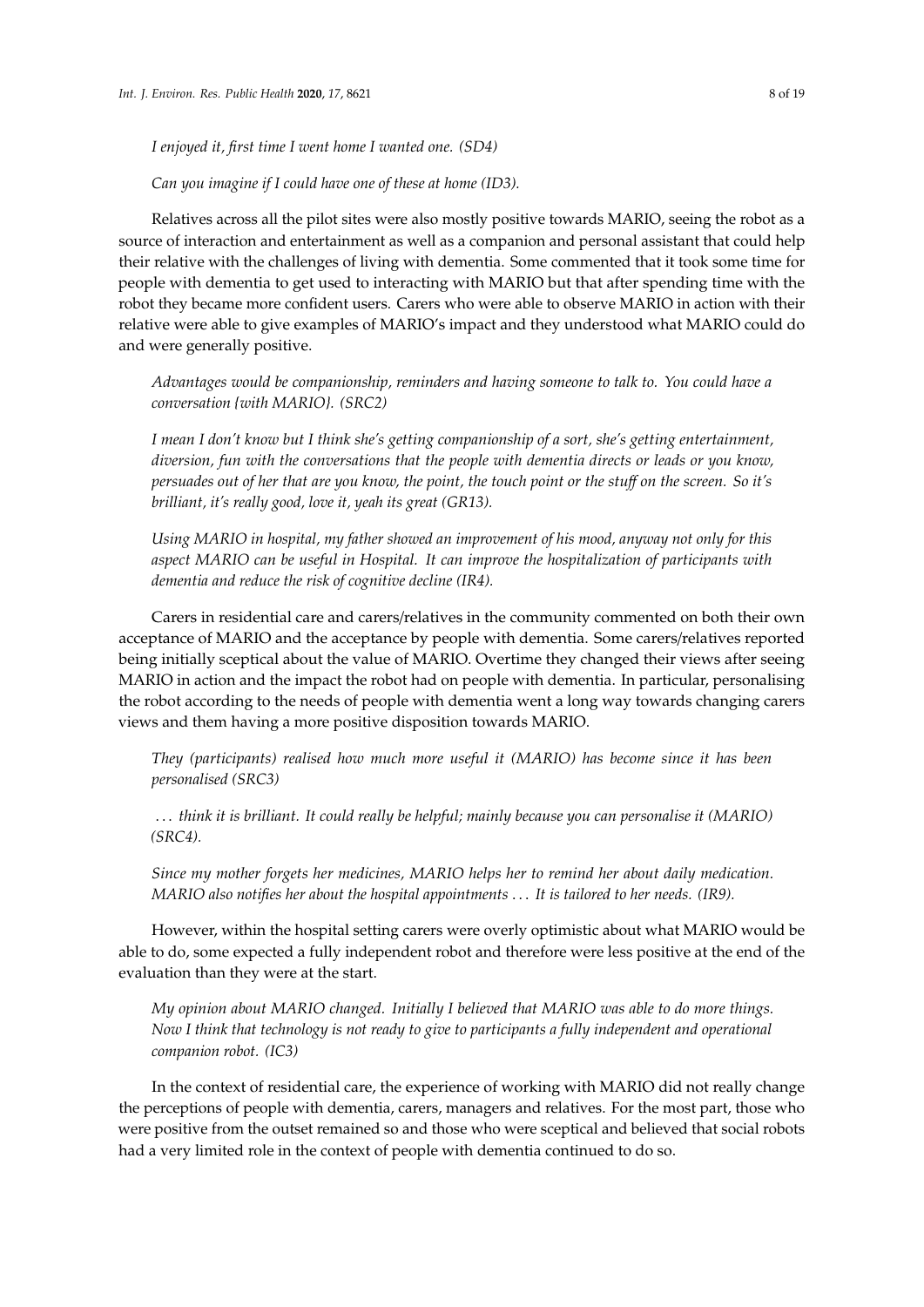#### *3.2. Impact of MARIO*

Across all three settings, all participants suggested that the main impact of MARIO for people with dementia was; increased cognitive engagement, autonomy, reduced loneliness, and isolation, all of which led to some improvement in their quality of life.

For most participants with dementia, moments of positivity were experienced and witnessed whilst they engaged with MARIO. Some carers and relatives described their surprise when participants in residential care, with quite advanced dementia, were able to concentrate and sustain engagement with MARIO, while using the applications, despite having a history of problems with attention span. Participants reported that MARIO had helped to focus the attention of the person with dementia engagement increased and they felt the person with dementia benefited from this engagement.

. . . *he could do it (use the painting app. on MARIO}* . . . *he spent 40 min one evening doing it which was great, 40 min like, even the nurses were surprised to see him doing it for 40 min (GR5).*

*I have seen the person with dementia attentive and engaged during their interactions with MARIO. They told me that interacting with MARIO was fun and pleasant, and I have seen their great enthusiasm* . . . *(IC9).*

# *This is brilliant. Could get a lot out of it {MARIO}. (SD1)*

People with dementia were able to select from a menu of applications that were individualised to them. In the context of residential care, giving the person with dementia the opportunity to select what they wished to do, gave them choices that enhanced their autonomy. This was important to these participants as they reported that they sometimes felt bad about asking people for help.

*Asking them {care sta*ff*} things, like show me this and are you able to do that and I feel bad. (GD14)*

In the context of the community setting, most participants with dementia had milder levels of dementia and were living well with their condition. MARIO therefore had little impact on their autonomy or choice selection as they were generally able to already make autonomous choices.

In all three sites, people with dementia, carers and relative participants described the lives of people with dementia as routine, dominated with long periods of inactivity and little interaction with others. Participants with dementia reported that MARIO made them feel less lonely as the robot provided distraction, allowed for engagement with a wide variety of activities and facilitated interaction with family members. Across all settings, MARIO also provided a topic of conversation with family and carers as well as providing a conduit by which participants with dementia could connect with others. In addition, carers/relatives and managers commented on the multifaceted social activities which MARIO offered which they felt had the potential to reduce loneliness and enhance social engagement and interaction for people with dementia.

*MARIO could reduce and prevent the isolation and loneliness of the participants. (IM2)*

*Real potential to connect people with the community, more with family and friends. (SM2)*

. . . *she'd {person with dementia} have the di*ff*erent options of di*ff*erent things instead of just having the same thing—the television, playing bingo, the same...Just a couple of things that way because there would be more of an option with MARIO (GC18).*

Some participants with dementia reported that MARIO had improved their mood thereby improving their quality of life.

*He'd {MARIO} make you good... I always thought that he'd make you feel good (GD14).*

*It {MARIO} just cheers you up and makes me dead happy. (SD4)*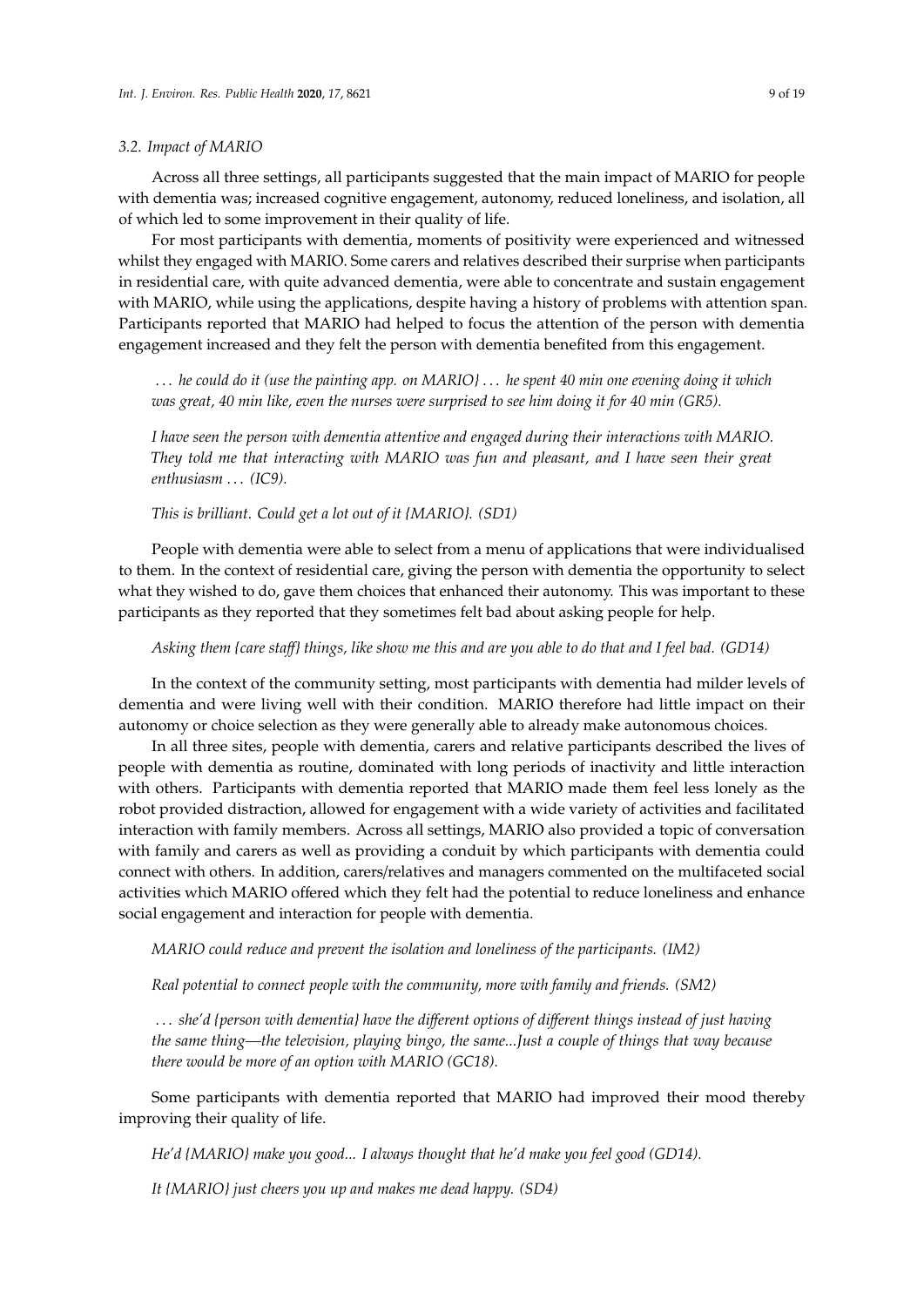In addition, relatives in the residential care setting commented that it was the provision of extra activities for their relative that made a difference to daily living.

For most relatives in the residential and hospital setting, MARIO provided a diversion, something different, an embodied presence that provided companionship, connectivity and improved the overall mood of the person with dementia. Carers in residential care and carers/relatives in the community saw the personalisation of activities to the person with dementia as key to its positive impact.

*Once the data and everything else was collected, I was really impressed that it was individualised* . . . *to the actual client. That there was actual research done of their likes and dislikes and family background and everything else and yeah, good. (GC16)*

*It could really be helpful and always have done. Mainly because you can personalise this (SRC4).*

However, carers in all settings felt that the positive impact of MARIO was short lived and did not extend beyond the time of the interactions with MARIO. Therefore, they tended to describe the impact of MARIO as "in the moment only", suggesting that more time and consistent use of MARIO was needed to assess the long-term significance of this type of intervention.

## *3.3. Utilisation of MARIO Applications and Interfaces*

Voice recognition failed across all sites in circumstances where the background noise in the environment was too loud. The noisy environments in these real-world settings meant that MARIO frequently had difficulty processing what the person with dementia said. In addition, some participants with advanced stage of dementia had unclear speech, and patterns of speech that were atypical. This meant that participants in the residential care setting often needed to operate MARIO via the touchscreen either by hand or a stylus.

Across all sites, the two most popular applications were the *My Music* and *My Memories.* The *My Music* app tended to be the first option selected when engaging with MARIO. Most people with dementia were able to use the application independently and were observed to engage fully with it. They described it as enjoyable and commented on the positive impact it had on their mood.

*How did it make you feel when you listened to the music?*

*I felt good* . . . *(GD1).*

*I liked the music best, good music today...(SD2).*

Carers/relatives across all sites also commented positively on the impact of this app. In the residential setting people with dementia were observed dancing tapping their fingers or the floor with their foot to the music, singing along, and reminiscing about the content. In the hospital setting, carers commented on the benefits of the music app, as it prompted physical activity.

*She was dancing and singing* . . . *She was so excited when using MARIO (IC3)*

The second most popular app. across all sites was the *My Memory* reminiscence app. For people with dementia this app. facilitated their recall of happy memories. Likewise, relatives/carers and managers commented on this app's importance in drawing on long-term preserved memories which stimulated the participant with dementia and created enjoyment for them.

*To look at the photos has made me remember the beautiful moments of my life (ID6).*

*So, I think looking at pictures and talking about them is—it's good. (GR13)*

*The photos are really useful. (SRC1)*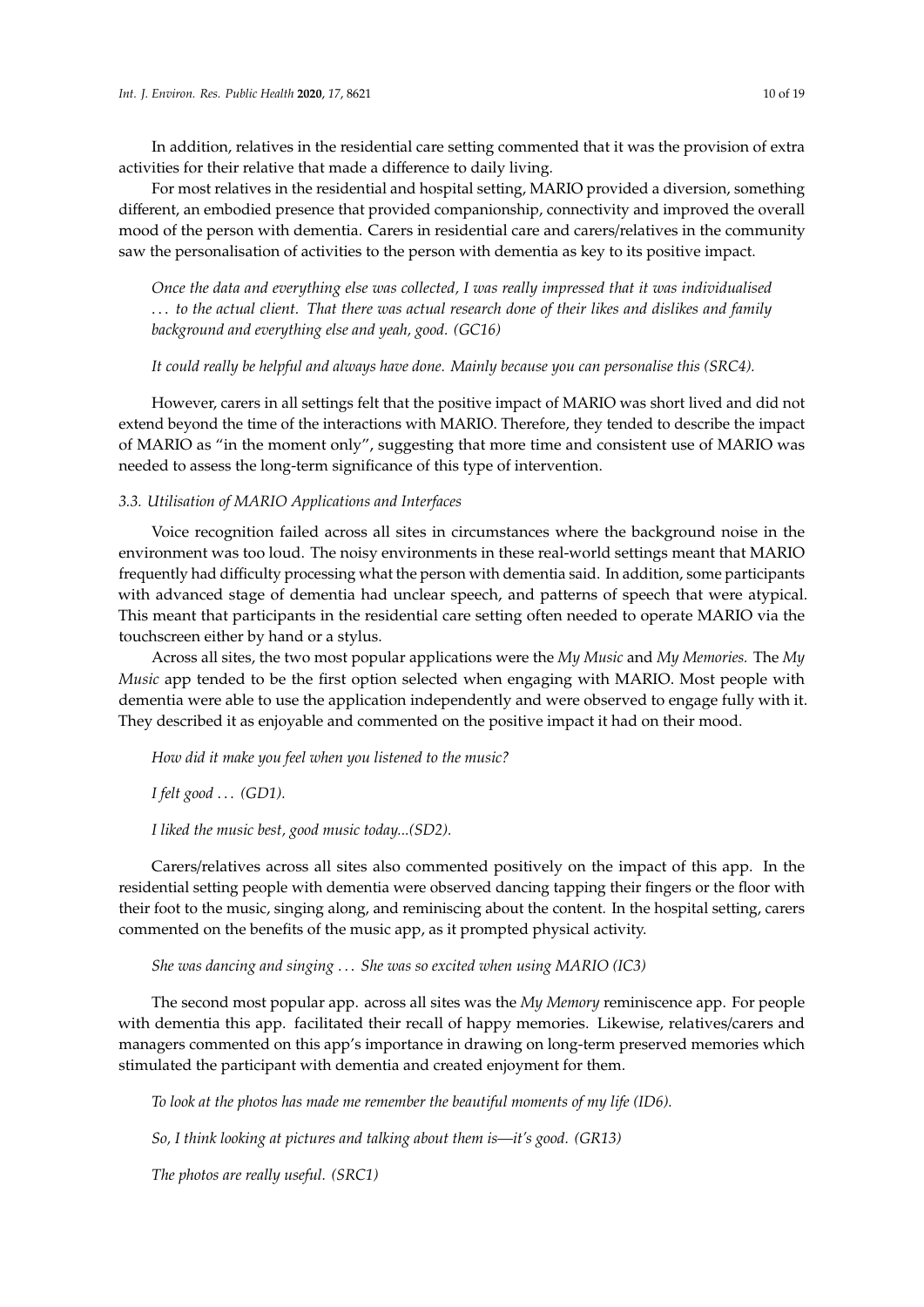## *3.4. Challenges to the Use of Social Robots in the Real-World Context of Dementia Care*

Two main challenges emerged from the data: (i) negative attitudes/concerns towards the use of robots in care giving; (ii) the stage of dementia.

While most carers/relatives and managers were positive about MARIO, some expressed concerns regarding the future deployment of robots in dementia care. These concerns related to the fact that robots should not be a replacement for human interaction or carers.

*Mario must be perceived as an aid, not as a human being that will substitute the sta*ff *or the family. (IM2)*

*Note of caution that it doesn't become a replacement for human interaction* . . . *(SM2)*

. . . *we used to have another fulltime occupational therapy assistant, once they retired, they weren't replaced. So, I can't see in any way that Mario would compensate in any way for the loss of that* . . . *(GC13).*

Instead some carers believed that social interactions needed to be with another human or even an animal in order to be beneficial. In addition, some did not believe that robots had the capacity to provide the care that they did, respond to cues or individualise their responses sufficiently to work effectively with people with dementia.

Carers, managers and relatives across all Sites also commented on the fact that the stage of dementia was an important consideration when deploying robots to work with people with dementia. They suggested robots were most useful at the mild to moderate stage of dementia because those with severe dementia may find it hard to understand the technology, use the touch screen or generally engage and interact without a lot of guidance and technical support.

#### *3.5. Improving User Experience of MARIO*

The key improvements suggested by most carers/relatives and managers across the pilot sites revolved around improving the speech recognition and adding monitoring and assessment devices for people with dementia to keep them healthy and safe.

*maybe a safety thing* . . . *If you could use Mario that way?* . . . *Like if it was in somebody's home if they fell could they say 'Mario, ring the ambulance' or whatever? (GR16).*

*Could do more, support people to do more physical activity, tools to encourage more movement, how do you do this? Check someone is doing it? It would be really good. It would be brilliant, more mobile, build in exercises, help with medication, these are key elements (SM2).*

With regard to speech recognition, it was suggested by all participants that MARIO's conversational ability needed to be developed further so that the robot could understand what people were saying, respond appropriately, and have more meaningful conversations. In addition, having a more humanoid type robot, with facial recognition, and with more autonomy were considered key to making MARIO more useful as a social robot for people with dementia. As regards the future of companion robots in dementia across all pilot sites, carer/relatives, managers and some people with dementia, believed that a MARIO type robot would be a useful addition and support. In particular, it was felt by some that MARIO would be suitable for people in the earlier stages of dementia and for those living in their own homes in the community. However, many of the participants with dementia in the community believed MARIO would probably be most useful for people more worse off than they were at that time.

Overall findings from this qualitative study demonstrate that the companion robot MARIO was an accepted part of social care for people with dementia and had an important role to play in combatting loneliness and increasing levels of engagement. The key strength of this project was that MARIO entered the real world of clinical practice for testing, development and evaluation in three different settings and countries. The applications were developed with regular feedback and testing by the potential end users, within the context in which they would eventually be deployed.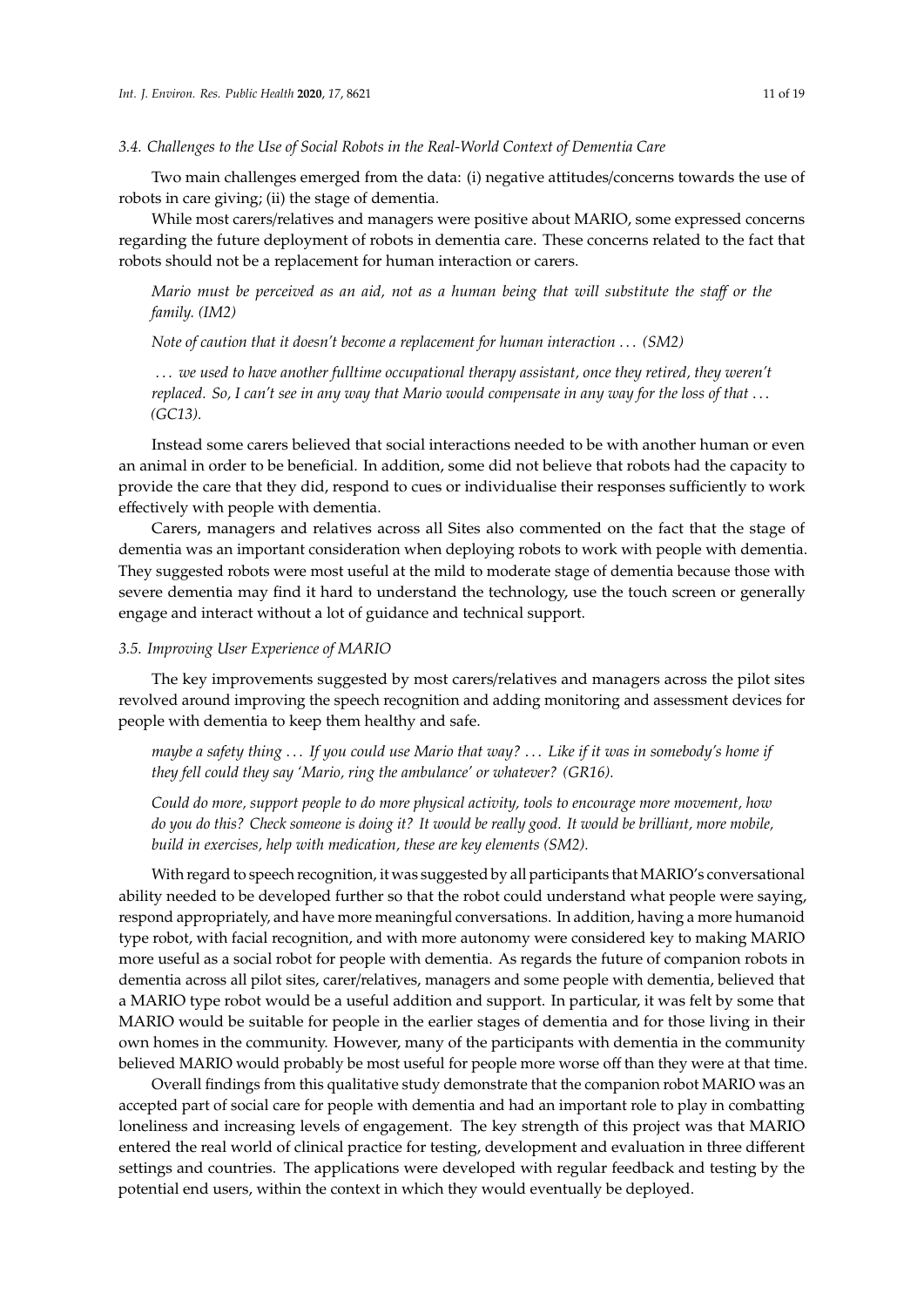## **4. Discussion**

The discussion focuses on four areas, acceptability, human-robot relations, social activities and social isolation and enhancing autonomy. These discussion themes are summarized below in Table [3.](#page-12-0)

<span id="page-12-0"></span>

| <b>Discussion Themes</b>                  | Literature                                                                                                                                                                                                                                                                          | <b>MARIO</b>                                                                                                                                                                                                         |
|-------------------------------------------|-------------------------------------------------------------------------------------------------------------------------------------------------------------------------------------------------------------------------------------------------------------------------------------|----------------------------------------------------------------------------------------------------------------------------------------------------------------------------------------------------------------------|
| Acceptability                             | There are divided views within the<br>literature as to the acceptability of social<br>robots in the care of people with dementia,<br>with some researchers reporting that they<br>are not acceptable and others that they are.                                                      | Robots were found to be acceptable to people<br>with dementia. In addition the embodied<br>presence of the robot and personalisation of<br>the applications to the user was correlated<br>with increased engagement. |
| Human-Robot Relationships                 | The nature and desirability of<br>human-robot relationships is an area of<br>divided opinion.                                                                                                                                                                                       | MARIO found evidence that the robot human<br>relationship strengthened over time, many<br>people with dementia referred to MARIO as<br>'he' or 'she' or as 'my friend'.                                              |
| Social Activities and Social<br>Isolation | Many studies conducted in long-term care<br>and hospital care settings have found that<br>participants' lives were dominated by<br>routine with long periods of inactivity, an<br>absence of social participation, low levels<br>of communication and high levels of<br>loneliness. | MARIO provided a conduit for connection to<br>family and friends and provided information<br>on personal interests, giving the person with<br>dementia the potential to engage more in<br>conversations.             |
| <b>Enhancing Autonomy</b>                 | Many researchers have identified<br>autonomy as a core attribute of the quality<br>of care of older people                                                                                                                                                                          | The MARIO findings support this claim as it<br>was the autonomy given to people with<br>dementia to make autonomous choices about<br>what activities they wanted to do that was<br>particularly valued.              |

**Table 3.** Summary of Discussion.

## *4.1. Acceptability*

There are divided views within the literature as to the acceptability of social robots in the care of people with dementia, with some researchers reporting that they are not acceptable and others that they are. Researchers who found that social robots are not acceptable report that this is because robots lack the capacity to perceive emotional cues or react appropriately [\[67–](#page-18-4)[70\]](#page-18-5) and that staff are concerned about sharing their working space with a robot [\[71,](#page-18-6)[72\]](#page-18-7). Studies from the area of disability [\[68\]](#page-18-8) and aged care [\[69\]](#page-18-9) have reported similar issues. Ambivalent attitudes of staff towards robots, and in particular, the fear that robots would replace care staff, were uncovered in the MARIO study too. While MARIO was perceived as an important addition to older people's daily routine, a minority of carers were not keen on having robots in practice areas and believed that robots did not have sufficient capacity to interpret and respond to the needs of people with dementia. Some carers and managers believed that any resources should be channelled towards increasing numbers of staff not buying robots and that robots should not be used to replace human carers.

Researchers who found that social robots are acceptable in the care of people with dementia report that robots can provide companionship, cognitive stimulation and reduce loneliness [\[9](#page-15-19)[,47](#page-17-1)[–50,](#page-17-2)[56,](#page-17-8)[73–](#page-18-10)[76\]](#page-18-11). While these studies display promising results many were conducted over relatively short testing periods; two days [\[22](#page-15-18)[,49](#page-17-11)[,50,](#page-17-2)[59](#page-17-13)[,60\]](#page-17-14), 2 weeks [\[77\]](#page-18-12), 3 weeks [\[47\]](#page-17-1) or 6 weeks [\[58\]](#page-17-12), conducted in the participant's home [\[47](#page-17-1)[,48](#page-17-10)[,50\]](#page-17-2) or a simulated set up in a laboratory [\[59](#page-17-13)[,60\]](#page-17-14). It is not known therefore if these findings would be replicated in the real world of practice and sustained over time. The MARIO findings that robots are acceptable to people with dementia are therefore important because they were conducted in the real world of practice, included the views of people with dementia and took place over 12 months and therefore strengthen the claims that social robots are acceptable in dementia care.

Researchers have also identified a number of factors that influence the acceptability of social robots including; perceived usefulness, trust, enjoyment, the opinions of the end user's significant others and a robot platform that provides meaningful applications and places low technical demands [\[54,](#page-17-6)[57,](#page-17-9)[59](#page-17-13)[,72](#page-18-7)[,78–](#page-18-13)[80\]](#page-18-14). The findings of MARIO suggest that the embodied presence of the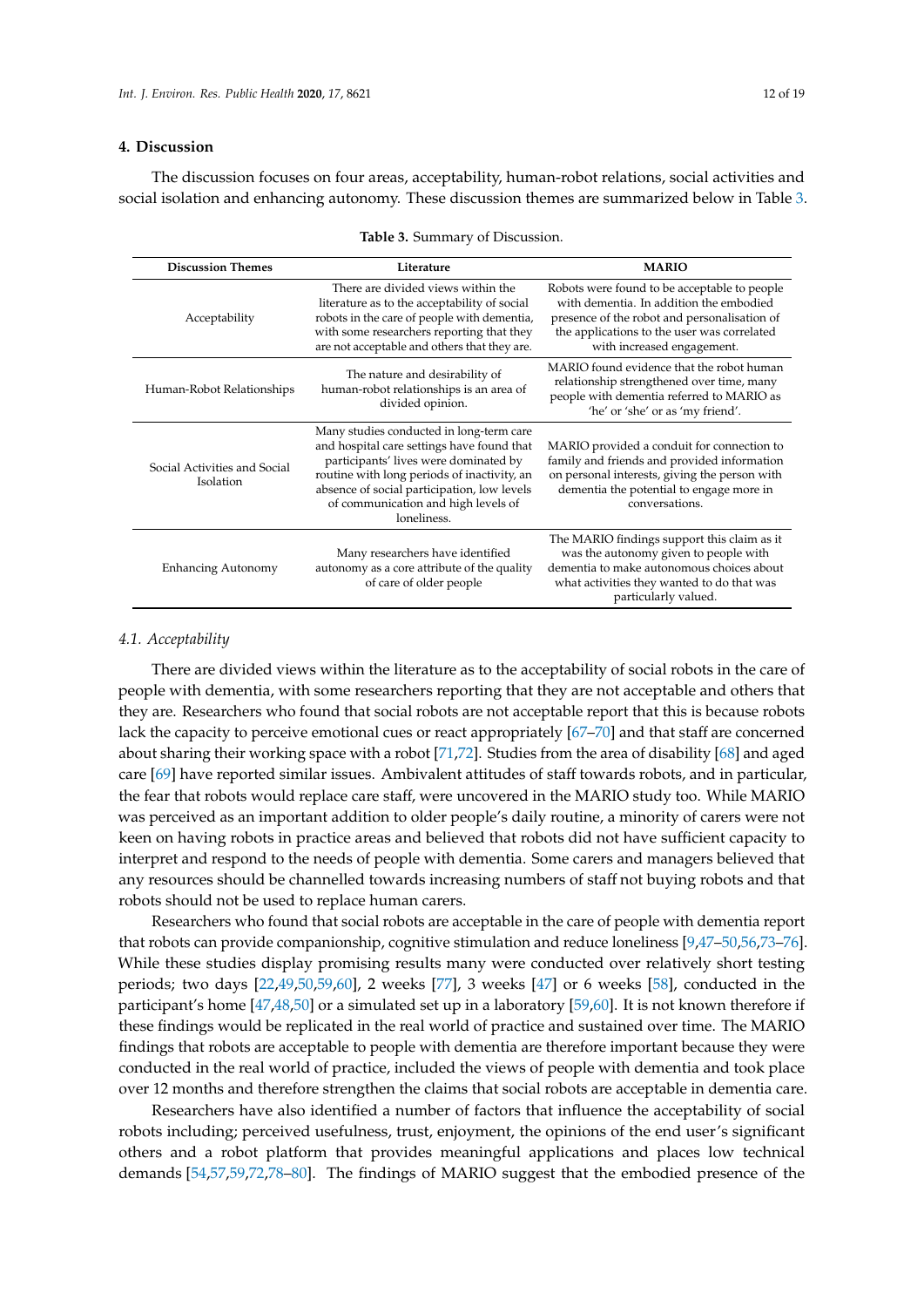robot is also important and that the personalisation of the applications to the user is correlated with increased engagement.

#### *4.2. Human-Robot Relationships*

The nature and desirability of human-robot relationships is also an area of divided opinion [\[81\]](#page-18-15). Some researchers argue that human-robot relationships are positive because robots can provide companionship [\[13,](#page-15-11)[39–](#page-16-8)[42\]](#page-16-9) and time spent with a robot, because it is stimulating, can enhance communication between the person with dementia and other people [\[40,](#page-16-11)[56](#page-17-8)[,74](#page-18-16)[–76\]](#page-18-11). Other researchers disagree arguing that developing a relationship with a robot is undesirable because it is dehumanising and unethical [\[67\]](#page-18-4).

Researchers who report positive human-robot relationships have found that people with dementia often referred to the study robot as a friend [\[48,](#page-17-10)[82](#page-18-17)[,83\]](#page-18-18). This was a finding also in the current study as many people with dementia referred to MARIO as 'he' or 'she' or as 'my friend'. In addition positive emotional responses have also been reported in studies involving the humanoid robot NAO [\[84\]](#page-19-0) and PARO [\[73](#page-18-10)[,84\]](#page-19-0). The benefits of small positive moments experienced throughout the day for people with dementia, such as those experienced during interactions with MARIO, should not be undervalued as it is believed that these significantly benefit the happiness, positive self-perception and overall quality of life of people with dementia [\[85\]](#page-19-1). Some researchers caution however that the robot-human relationship may not be sustained overtime as people with dementia lose interest in the robot [\[86,](#page-19-2)[87\]](#page-19-3). However in contrast to these findings MARIO found evidence that the robot human relationship strengthened over time, although further studies of longer than three months are required to confirm this.

## *4.3. Social Activities and Social Isolation*

Many studies conducted in long-term care and hospital care settings have found that participants' lives were dominated by routine with long periods of inactivity, an absence of social participation, low levels of communication and high levels of loneliness [\[13](#page-15-11)[,23](#page-16-12)[–26](#page-16-13)[,28](#page-16-14)[,29,](#page-16-0)[86,](#page-19-2)[88\]](#page-19-4). Cook [\[89\]](#page-19-5) suggests that "social death" can occur in residential care arising from a lack meaningful activity. This is especially so for people with dementia who have often experienced an on-going lack of stimulation and social interaction leading to lethargy, boredom, depression, social isolation, loneliness and poor quality care [\[30,](#page-16-1)[31,](#page-16-2)[89,](#page-19-5)[90\]](#page-19-6). Some researchers argue that in this context, social robots should be considered as a way of increasing social activity, facilitating communication, reducing loneliness and providing opportunities for people with dementia to engage in meaningful activities [\[38](#page-16-7)[,91\]](#page-19-7). Many researchers have found that interaction with a social robot can lead to more engagement with people, not only because the robot provides a topic of conversation, but also because engaging with the robot is cognitively stimulating [\[13](#page-15-11)[,14](#page-15-9)[,40,](#page-16-11)[48,](#page-17-10)[73,](#page-18-10)[92–](#page-19-8)[94\]](#page-19-9). Liang et al. [\[73\]](#page-18-10) found that the social robot PARO had a positive impact on the communication between people with dementia and day centre care staff. This finding is supported by a number of other researchers [\[13,](#page-15-11)[39–](#page-16-8)[42\]](#page-16-9) who also found that communication with staff and relatives improved following work with a social robot. Robinson et al. [\[57\]](#page-17-9) found that work with robots that offered stimulation and entertainment led to increased levels of social engagement and increased the person with dementias ability to interact with other people. Chu et al. [\[17\]](#page-15-13) found social robots provided sensory enrichment, social engagement and entertainment. They concluded that social robots can improve quality of life for people with dementia. Across all sites MARIO was found to facilitate conversations and social engagement providing participants with dementia the opportunity to converse with staff and relatives about their own life and that MARIO was effectively able to provide activities for people with dementia. While engaging with MARIO, participants with dementia spent less time alone and more time socially engaged and MARIO facilitated people with dementia to focus on their preferred activities for lengthy periods of time, even if they usually found it difficult to focus. MARIO provided a conduit for connection to family and friends and provided information on personal interests, giving the person with dementia the potential to engage more in conversations. Moyle et al. [\[58\]](#page-17-12) explored whether social robots could promote social connectedness via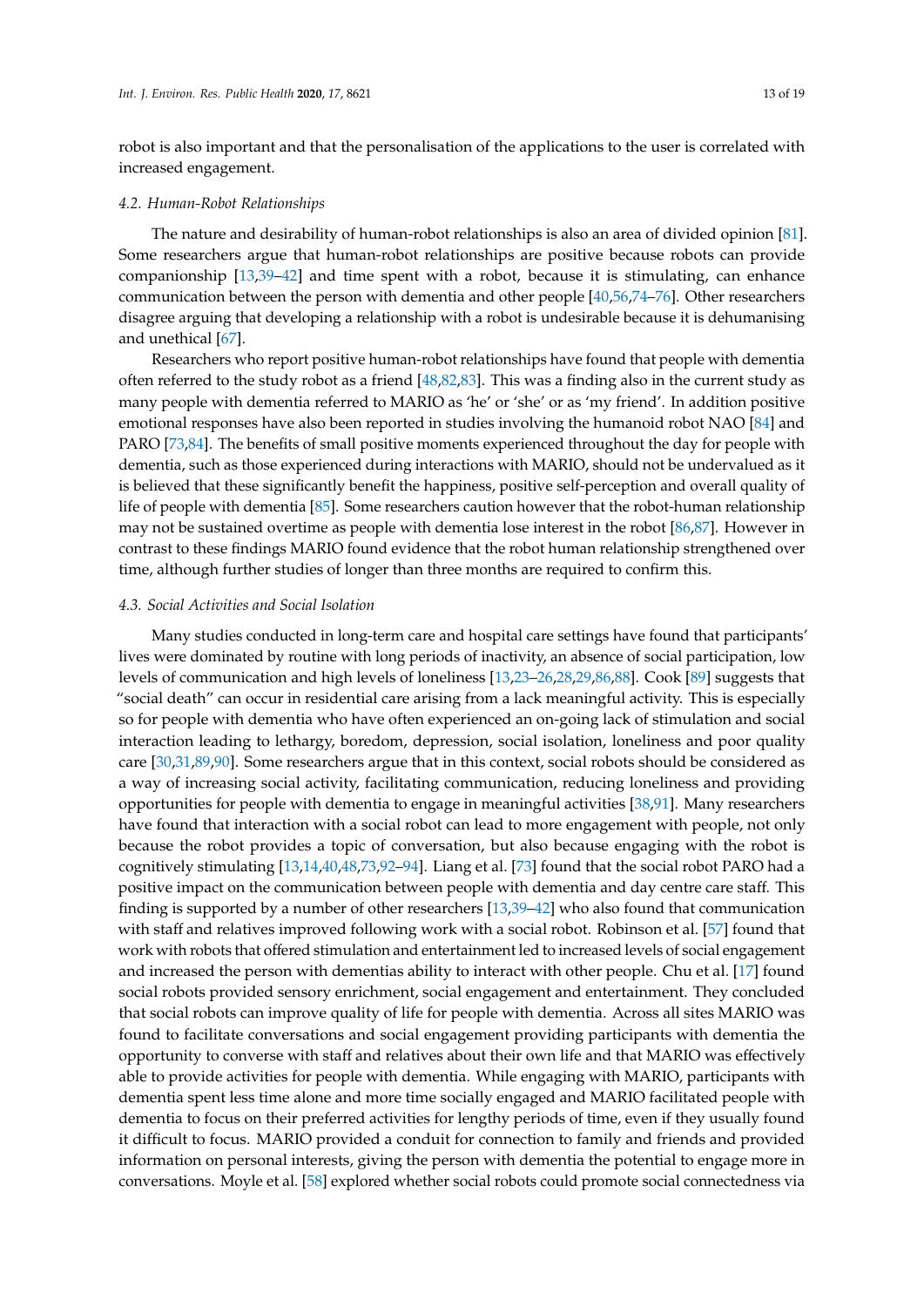video calls between relatives and participants with dementia who lived in long-term care. They also found that the robot increased opportunities to reduce social isolation and encouraged engagement.

#### *4.4. Enhancing Autonomy*

Many researchers have identified autonomy as a core attribute of the quality of care of older people [\[95](#page-19-10)[–97\]](#page-19-11) However, previous research has found that many older people living in long-term care have reduced levels of autonomy [\[95,](#page-19-10)[96\]](#page-19-12). Researchers claim that giving older people the choice of what they want to do and allowing them to select personalised activities when working with a robot can enhance autonomy [\[17](#page-15-13)[,57](#page-17-9)[,87\]](#page-19-3). The MARIO findings support this claim as it was the autonomy given to people with dementia to make autonomous choices about what activities they wanted to do that was particularly valued.

# **5. Conclusions**

Findings from this qualitative study demonstrate that the social robot MARIO was an accepted part of social care for people with dementia. The embodied presence of MARIO, the user-led design process and development of personalised activities led to a broad acceptance of the MARIO robot in dementia care amongst people with dementia, relatives, carers and managers. The findings confirm that social robots may have an important role to play in combatting loneliness, enhancing autonomy and increasing levels of engagement. With the current challenge of the global COVID-19 pandemic there are compelling reasons for long-term care facilities to utilise more social robots. Many long-term care facilities across the world have had to limit visitors, because of the pandemic, thereby reducing social contacts. Caleab-Solly [\[98\]](#page-19-13) argues that telepresence robots could be used to help alleviate this social isolation. In addition, a call to action from the robotics community on the role of social robots in managing public health and infectious diseases appeared recently [\[99\]](#page-19-14) with a specific call for increased adoption of social robots as the widespread quarantine of patients, is resulting in prolonged isolation of individuals from social interaction. Social robots such as the MARIO robot could be deployed to provide continued social activities, connection with friends and family and adherence to treatment regimens without fear of spreading disease. However concerns remain around the emotional capacity of robots. Future research should ensure that robot designs for use in dementia care possess more human-like features and enhanced capacity to communicate and understand the speech of people with dementia. In addition, the introduction of social robots needs to ensure that health care expectations are realistic and focus on promoting positive attitudes when preparing staff to work with the technology. Finally, future evaluation of the impact of social robots in dementia care needs to include longer testing and evaluation periods with larger sample sizes. Despite the limitations, promising trends as to the positive impact of MARIO on improving social and cognitive health and the ability to reduce loneliness is evident in the context of using a companion robot such as MARIO for older people with dementia.

# **6. Limitations**

Given the absence of a fully autonomous robot and the constant presence of the researcher it is difficult to come to categorical conclusions regarding the impact of MARIO. Further studies with larger sample sizes than the one used in MARIO and longer duration are required.

**Author Contributions:** Conceptualization, D.C., K.M. and A.K.; Formal analysis, D.C., T.K., D.S., F.R., K.M. and S.W.; Funding acquisition, D.C. and A.K.; Methodology, D.C., D.S., F.R., K.M. and A.K.; Project administration, E.B. and N.G.; Software, A.S.; Writing—original draft, D.C.; Writing—review & editing, D.C., E.B., D.S., K.M., N.G. and S.W. We confirm that All authors have read and agreed to the published version of the manuscript.

**Funding:** The research leading to these results has received funding from the European Union Horizons 2020–the Framework Programme for Research and Innovation (2014–2020) under grant agreement 643808 Project MARIO "Managing active and healthy aging with use of caring service robots".

**Conflicts of Interest:** The authors declare no conflict of interest. The sponsors had no role in the design, execution, interpretation, or writing of the study.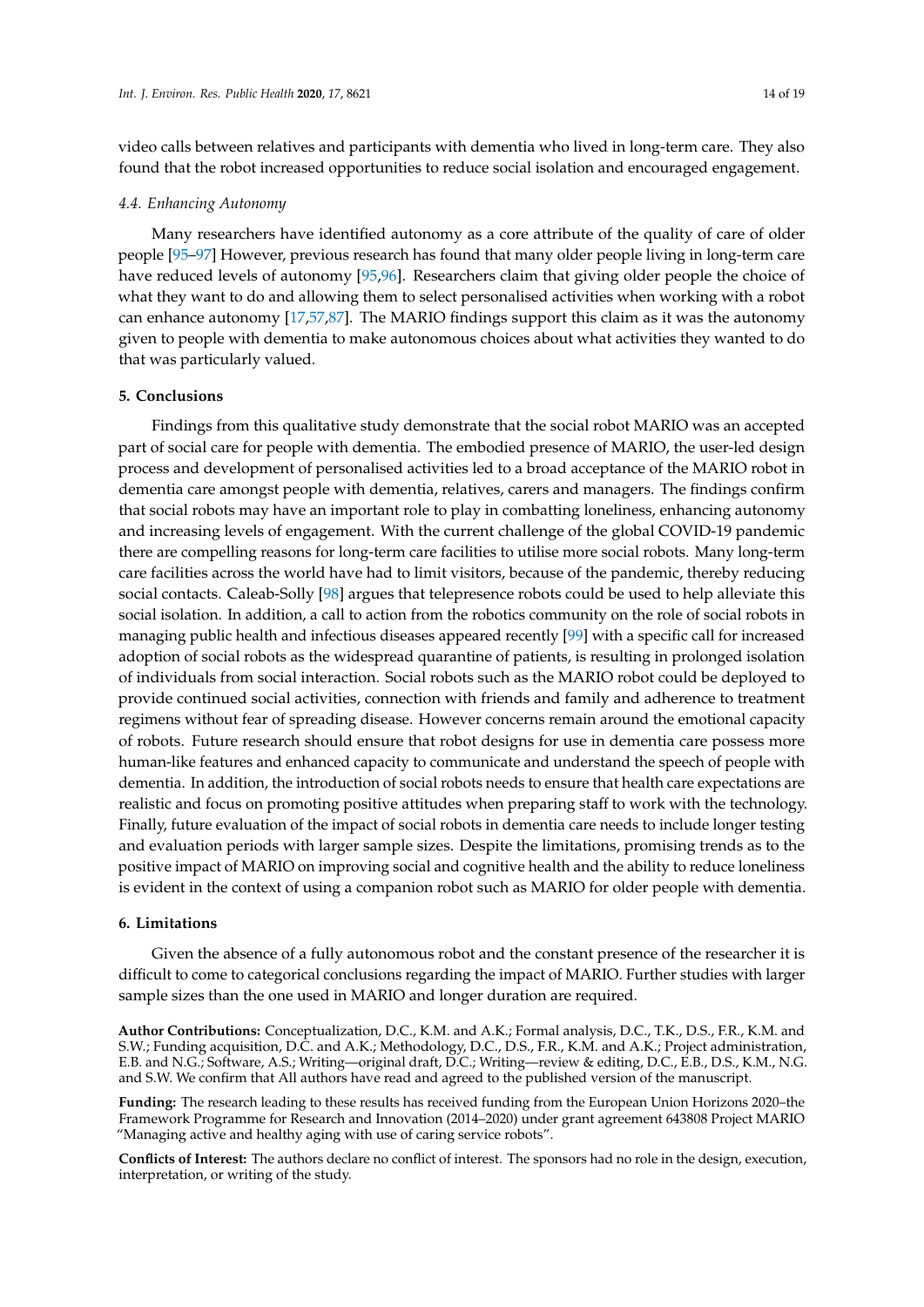# **References**

- <span id="page-15-0"></span>1. Alzheimer's Australia NSW. *Addressing the Stigma Associated with Dementia*; Discussion Paper; Alzheimer's Australia NSW: North Ryde, Australia, 2010.
- 2. Cahill, S.; Clark, M.; O'Connell, H.; Lawlor, B.; Coen, R.F.; Walsh, C. The attitudes and practices of general practitioners regarding dementia diagnosis in Ireland. *Int. J. Geriatr. Psychiatry* **2008**, *23*, 663–669. [\[CrossRef\]](http://dx.doi.org/10.1002/gps.1956) [\[PubMed\]](http://www.ncbi.nlm.nih.gov/pubmed/18229882)
- <span id="page-15-1"></span>3. Wang, Y.; Xiao, L.; He, G.A. Comprehensive approach to psychometric assessment of instruments used in dementia educational interventions for health professionals: A cross-sectional study. *Int. J. Nurs. Stud.* **2015**, *52*, 568–577. [\[CrossRef\]](http://dx.doi.org/10.1016/j.ijnurstu.2014.11.011) [\[PubMed\]](http://www.ncbi.nlm.nih.gov/pubmed/25523475)
- <span id="page-15-2"></span>4. World Health Organisation. *Global Action Plan on the Public Health Response to Dementia 2017–2025*; World Health Organisation: Geneva, Switzerland, 2017.
- <span id="page-15-3"></span>5. WHO. *Dementia Factsheet*; World Health Organisation: Geneva, Switzerland, 2019.
- <span id="page-15-4"></span>6. Prince, M.; Wimo, A.; Guerchet, M.; Ali, G.C.; Wu, Y.; Prina, M. *The Global Impact of Dementia: An Analysis of Prevalence, Incidence, Cost and Trends*; World Alzheimer's Report; Alzheimer's Disease International: London, UK, 2015.
- <span id="page-15-5"></span>7. Carney, P.; O'Shea, E. Philanthropy and dementia care in Ireland. *Dementia* **2018**, *19*, 951–964. [\[CrossRef\]](http://dx.doi.org/10.1177/1471301218791847)
- 8. Edick, C.; Holland, N.; Ashbourne, J.; Elliott, J.B.; Stolee, P. A review of Canadian and international dementia strategies. *Health Manag. Forum* **2017**, *30*, 32–39. [\[CrossRef\]](http://dx.doi.org/10.1177/0840470416664533) [\[PubMed\]](http://www.ncbi.nlm.nih.gov/pubmed/28929900)
- <span id="page-15-19"></span>9. Hampson, G.; Morris, K. Dementia: Normal ageing, political cause or social construction. *Gerontol. Geriatr. Med.* **2017**, *1*, 555568.
- <span id="page-15-6"></span>10. Livingston, G.; Sommerlad, A.; Orgeta, V.; Costafreda, S.G.; Huntley, J.; Ames, D.; Ballard, C.; Banerjee, S.; Burns, A.; Cohen-Mansfield, J.; et al. Dementia prevention, intervention, and care. *Lancet* **2017**, *390*, 2673–2734. [\[CrossRef\]](http://dx.doi.org/10.1016/S0140-6736(17)31363-6)
- <span id="page-15-7"></span>11. Spector, A.; Orrell, M. Using a biopsychosocial model of dementia as a tool to guide clinical practice. *Int. Psychogeriatr.* **2010**, *22*, 957–965. [\[CrossRef\]](http://dx.doi.org/10.1017/S1041610210000840)
- <span id="page-15-8"></span>12. Abdi, J.; Al-Hindawi, A.; Ng, T.; Vizcaychipi, M.P. Scoping review on the use of socially assistive robot technology in elderly care. *BMJ Open* **2018**, *8*, e018815. [\[CrossRef\]](http://dx.doi.org/10.1136/bmjopen-2017-018815)
- <span id="page-15-11"></span>13. Sarabia, M.; Young, N.; Canavan, K.; Edginton, T.; Demiris, Y.; Vizcaychipi, M.P. Assistive robotic technology to combat social isolation in acute hospital setting. *Int. J. Soc. Robot.* **2018**, *10*, 607–620. [\[CrossRef\]](http://dx.doi.org/10.1007/s12369-017-0421-z)
- <span id="page-15-9"></span>14. Wu, Y.-H.; Cristancho-Lacroix, V.; Fassert, C.; Faucounau, V.; De Rotrou, J.; Rigaud, A.-S. The Attitudes and Perceptions of Older Adults With Mild Cognitive Impairment Toward an Assistive Robot. *J. Appl. Gerontol.* **2016**, *35*, 3–17. [\[CrossRef\]](http://dx.doi.org/10.1177/0733464813515092)
- <span id="page-15-10"></span>15. Okura, M.; Ogita, M.; Yamamoto, T.; Nakai, T.; Numata, H.; Arai, M. The relationship of community activities with cognitive impairment and depressive mood independent of mobility disorder in Japanese older adults. *Arch. Gerontol. Geriatr.* **2017**, *70*, 54–61. [\[CrossRef\]](http://dx.doi.org/10.1016/j.archger.2016.12.010) [\[PubMed\]](http://www.ncbi.nlm.nih.gov/pubmed/28068553)
- <span id="page-15-12"></span>16. Bauer, M.; Fitzgerald, L.; Koch, S. Hospital discharge as experienced by family carers of people with dementia: A cast for quality improvement. *J. Healthc. Qual.* **2011**, *33*, 9–16. [\[CrossRef\]](http://dx.doi.org/10.1111/j.1945-1474.2011.00122.x) [\[PubMed\]](http://www.ncbi.nlm.nih.gov/pubmed/22103700)
- <span id="page-15-13"></span>17. Chu, M.-T.; Khosla, R.; Khaksar, S.M.S.; Nguyen, K. Service innovation through social robot engagement to improve dementia care quality. *Assist. Technol.* **2017**, *29*, 8–18. [\[CrossRef\]](http://dx.doi.org/10.1080/10400435.2016.1171807)
- <span id="page-15-14"></span>18. Steptoe, A.; Shankar, A.; Demakakos, P.; Wardle, J. Social isolation, loneliness, and all-cause mortality in older men and women. *Proc. Natl. Acad. Sci. USA* **2013**, *110*, 5797–5801. [\[CrossRef\]](http://dx.doi.org/10.1073/pnas.1219686110)
- <span id="page-15-15"></span>19. Rico-Uribe, L.A.; Caballero, F.F.; Martín-María, N.; Cabello, M.; Ayuso-Mateos, J.L.; Miret, M. Association of loneliness with all-cause mortality: A meta-analysis. *PLoS ONE* **2018**, *13*, e0190033. [\[CrossRef\]](http://dx.doi.org/10.1371/journal.pone.0190033)
- <span id="page-15-16"></span>20. Pantell, M.; Rehkopf, D.; Jutte, D.; Syme, S.L.; Balmes, J.; Adler, N. Social Isolation: A Predictor of Mortality Comparable to Traditional Clinical Risk Factors. *Am. J. Public Health* **2013**, *103*, 2056–2062. [\[CrossRef\]](http://dx.doi.org/10.2105/AJPH.2013.301261) [\[PubMed\]](http://www.ncbi.nlm.nih.gov/pubmed/24028260)
- <span id="page-15-17"></span>21. Kane, M.; Cook, L. *Dementia 2013: The Hidden Voice of Loneliness*; Alzheimer's Society: London, UK, 2013.
- <span id="page-15-18"></span>22. Cohen-Mansfield, J.; Thein, K.; Dakheel-Ali, M.; Regier, N.G.; Marx, M.S. The Value of Social Attributes of Stimuli for Promoting Engagement in Persons With Dementia. *J. Nerv. Ment. Dis.* **2010**, *198*, 586–592. [\[CrossRef\]](http://dx.doi.org/10.1097/NMD.0b013e3181e9dc76) [\[PubMed\]](http://www.ncbi.nlm.nih.gov/pubmed/20699725)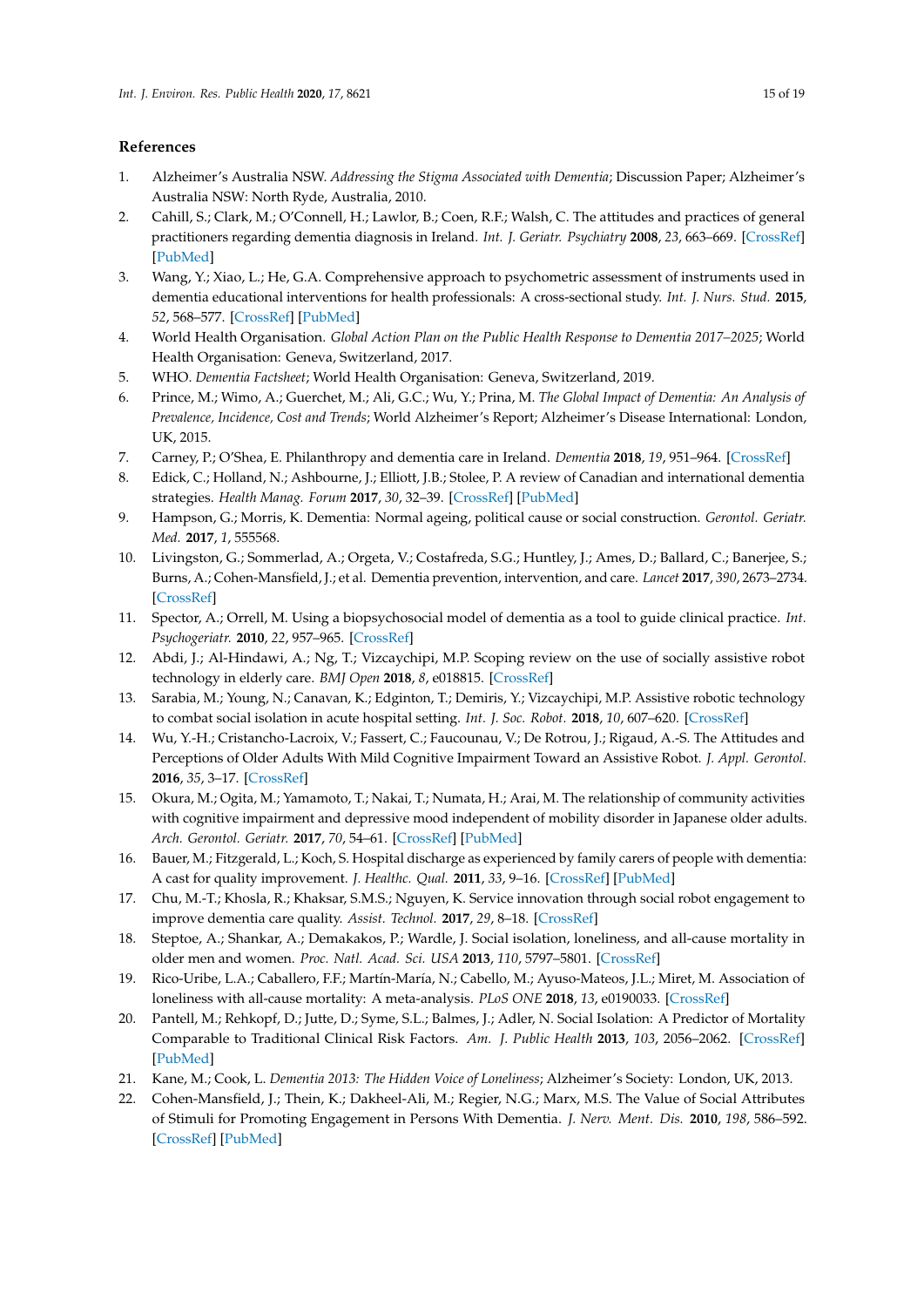- <span id="page-16-12"></span>23. Burgio, L.D.; Scilley, K.; Hardin, J.M.; Janosky, J.; Bonino, P.; Slater, S.C.; Engberg, R. Studying Disruptive Vocalization and Contextual Factors in the Nursing Home Using Computer-Assisted Real-Time Observation. *J. Gerontol.* **1994**, *49*, 230–239. [\[CrossRef\]](http://dx.doi.org/10.1093/geronj/49.5.P230)
- 24. Ice, G.H. Daily life in a nursing home: Has it changed in 25 years? *J. Aging Stud.* **2002**, *16*, 345–359. [\[CrossRef\]](http://dx.doi.org/10.1016/s0890-4065(02)00069-5)
- 25. Dobbs, D.; Munn, J.; Zimmerman, S.; Boustani, M.; Williams, C.S.; Sloane, P.D.; Reed, P.S. Characteristics Associated With Lower Activity Involvement in Long-Term Care Residents With Dementia. *Gerontologist* **2005**, *45*, 81–86. [\[CrossRef\]](http://dx.doi.org/10.1093/geront/45.suppl_1.81) [\[PubMed\]](http://www.ncbi.nlm.nih.gov/pubmed/16230754)
- <span id="page-16-13"></span>26. Moyle, W.; AusQoL Group; Fetherstonhaugh, D.; Greben, M.; Beattie, E. Influencers on quality of life as reported by people living with dementia in long-term care: A descriptive exploratory approach. *BMC Geriatr.* **2015**, *15*, 1–10. [\[CrossRef\]](http://dx.doi.org/10.1186/s12877-015-0050-z) [\[PubMed\]](http://www.ncbi.nlm.nih.gov/pubmed/25903463)
- 27. Moyle, W.; Jones, C.; Sung, B.; Bramble, M.; O'Dwyer, S.; Blumenstein, M.; Estivill-Castro, V. What Effect Does an Animal Robot Called CuDDler Have on the Engagement and Emotional Response of Older People with Dementia? A Pilot Feasibility Study. *Int. J. Soc. Robot.* **2016**, *8*, 145–156. [\[CrossRef\]](http://dx.doi.org/10.1007/s12369-015-0326-7)
- <span id="page-16-14"></span>28. Mjørud, M.; Engedal, K.; Røsvik, J.; Kirkevold, M. Living with dementia in a nursing home, as described by persons with dementia: A phenomenological hermeneutic study. *BMC Health Serv. Res.* **2017**, *17*, 93. [\[CrossRef\]](http://dx.doi.org/10.1186/s12913-017-2053-2) [\[PubMed\]](http://www.ncbi.nlm.nih.gov/pubmed/28143535)
- <span id="page-16-0"></span>29. Moyle, W.; Murfield, J.; Jones, C.; Beattie, E.; Draper, B.; Ownsworth, T. Can lifelike baby dolls reduce symptoms of anxiety, agitation, or aggression for people with dementia in long-term care? Findings from a pilot randomised controlled trial. *Aging Ment. Health* **2019**, *23*, 1442–1450. [\[CrossRef\]](http://dx.doi.org/10.1080/13607863.2018.1498447)
- <span id="page-16-1"></span>30. Buettner, L.; Lundegren, H.; Lago, D. Therapeutic recreation for persons with dementia and agitation. *Am. J. Alzheimer's Dis.* **1996**, *11*, 4–12. [\[CrossRef\]](http://dx.doi.org/10.1177/153331759601100503)
- <span id="page-16-2"></span>31. Cacioppo, J.T.; Hawley, L.; Norman, G. Social Isolation. *Ann. N.Y. Acad. Sci.* **2011**, *1231*, 17–22. [\[CrossRef\]](http://dx.doi.org/10.1111/j.1749-6632.2011.06028.x)
- <span id="page-16-3"></span>32. Brod, M.; Stewart, A.L.; Sands, L. Conceptualization of quality of life in dementia. *J. Ment. Health Aging* **1999**, *5*, 7–19.
- 33. O'Sullivan, G. Ethical and effective: Approaches to residential care for people with dementia. *Dementia* **2013**, *12*, 111–121. [\[CrossRef\]](http://dx.doi.org/10.1177/1471301211421707)
- 34. Smit, D.; Willemse, B.; De Lange, J.; Pot, A.M. Wellbeing-enhancing occupation and organizational and environmental contributors in long-term dementia care facilities: An explorative study. *Int. Psychogeriatr.* **2013**, *26*, 69–80. [\[CrossRef\]](http://dx.doi.org/10.1017/S1041610213001397)
- <span id="page-16-4"></span>35. Neal, I.; Du Toit, S.H.J.; Lovarini, M. The use of technology to promote meaningful engagement for adults with dementia in residential aged care: A scoping review. *Int. Psychogeriatr.* **2020**, *32*, 913–935. [\[CrossRef\]](http://dx.doi.org/10.1017/S1041610219001388)
- <span id="page-16-5"></span>36. Dautenhahn, K. Socially intelligent robots: Dimensions of human–robot interaction. *Philos. Trans. R. Soc. B: Biol. Sci.* **2007**, *362*, 679–704. [\[CrossRef\]](http://dx.doi.org/10.1098/rstb.2006.2004) [\[PubMed\]](http://www.ncbi.nlm.nih.gov/pubmed/17301026)
- <span id="page-16-6"></span>37. Shibata, T.; Wada, K. Robot Therapy: A New Approach for Mental Healthcare of the Elderly—A Mini-Review. *Gerontology* **2011**, *57*, 378–386. [\[CrossRef\]](http://dx.doi.org/10.1159/000319015) [\[PubMed\]](http://www.ncbi.nlm.nih.gov/pubmed/20639620)
- <span id="page-16-7"></span>38. De Carolis, B.; Ferilli, S.; Palestra, G. Simulating empathic behaviour in a social assistive robot. *Multimed. Tools Appl.* **2017**, *76*, 5073–5094. [\[CrossRef\]](http://dx.doi.org/10.1007/s11042-016-3797-0)
- <span id="page-16-8"></span>39. Bemelmans, R.; Gelderblom, G.J.; Jonker, P.; De Witte, L. Socially Assistive Robots in Elderly Care: A Systematic Review into Effects and Effectiveness. *J. Am. Med Dir. Assoc.* **2012**, *13*, 114–120. [\[CrossRef\]](http://dx.doi.org/10.1016/j.jamda.2010.10.002) [\[PubMed\]](http://www.ncbi.nlm.nih.gov/pubmed/21450215)
- <span id="page-16-11"></span>40. Casey, D.; Felzmann, H.; Pegman, G.; Kouroupetrogloy, C.; Murphy, K.; Adamantios, K.; Whelan, S. What people with dementia want: Designing MARIO, an acceptable robot companion. In Proceedings of the 15th International Conference on Computers: Helping People with Special Needs, Linz, Austria, 13–15 July 2016; Springer: Berlin/Heidelberg, Germany, 2016.
- 41. Dautenhahn, K.; Woods, S.; Kaouri, C.; Walters, M.L.; Koay, K.L.; Werry, I. What is a robot companion-friend, assistant or butler? In Proceedings of the IEEE/RSJ International Conference on Intelligent Robots and Systems, Edmonton, AB, Canada, 2–6 August 2005; pp. 1488–1493.
- <span id="page-16-9"></span>42. Pu, L.; Moyle, W.; Jones, C. How people with dementia perceive a therapeutic robot called PARO in relation to their pain and mood: A qualitative study. *J. Clin. Nurs.* **2019**, *29*, 437–446. [\[CrossRef\]](http://dx.doi.org/10.1111/jocn.15104) [\[PubMed\]](http://www.ncbi.nlm.nih.gov/pubmed/31738463)
- <span id="page-16-10"></span>43. Tapus, A.; Vieru, A.M. Robot Cognitive Stimulation for the Elderly. In *Proceedings of the Natural and Artificial Models in Computation and Biology, IWINAC 2013, Mallorca, Spain, 10–13 June 2013*; Ferrández Vicente, J.M., Álvarez Sánchez, J.R., de la Paz López, F., Toledo Moreo, F.J., Eds.; Lecture Notes in Computer Science; Springer: Berlin/Heidelberg, Germany, 2013; Volume 7930. [\[CrossRef\]](http://dx.doi.org/10.1007/978-3-642-38637-4_10)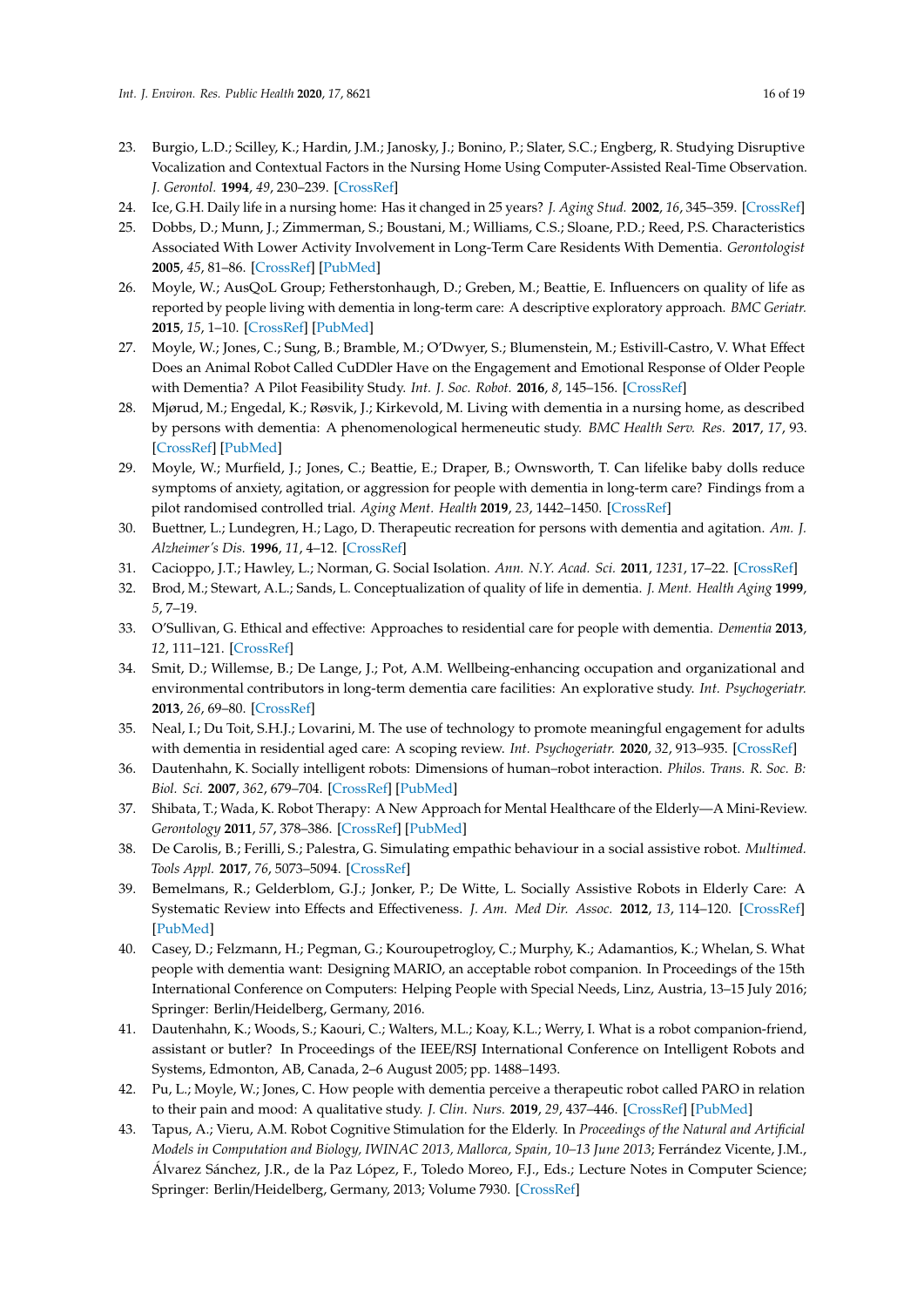- 44. Mordoch, E.; Osterreicher, A.; Guse, L.; Roger, K.; Thompson, G. Use of social commitment robots in the care of elderly people with dementia: A literature review. *Maturitas* **2013**, *74*, 14–20. [\[CrossRef\]](http://dx.doi.org/10.1016/j.maturitas.2012.10.015)
- 45. Klein, B.; Cook, G. Emotional Robotics in Elder Care—A Comparison of Findings in the UK and Germany. In Proceedings of the 4th International Conference Social Robotics, ICSR 2012, Chengdu, China, 29–31 October 2012; Volume 762.
- <span id="page-17-0"></span>46. Takayanagi, K.; Kirita, T.; Shibata, T. Comparison of Verbal and Emotional Responses of Elderly People with Mild/Moderate Dementia and Those with Severe Dementia in Responses to Seal Robot, PARO. *Front. Aging Neurosci.* **2014**, *6*, 257. [\[CrossRef\]](http://dx.doi.org/10.3389/fnagi.2014.00257)
- <span id="page-17-1"></span>47. Kerssens, C.; Kumar, R.; Adams, A.E.; Knott, C.C.; Matalenas, L.; Sanford, J.A.; Rogers, W.A. Personalized Technology to Support Older Adults With and Without Cognitive Impairment Living at Home. *Am. J. Alzheimer's Dis. Dement.* **2015**, *30*, 85–97. [\[CrossRef\]](http://dx.doi.org/10.1177/1533317514568338)
- <span id="page-17-10"></span>48. Khosla, R.; Nguyen, K.; Chu, M.-T. Assistive robot enabled service architecture to support home-based dementia care. In Proceedings of the 2014 IEEE 7th International Conference on Service-Oriented Computing and Applications, Matsue, Japan, 17–19 November 2014; IEEE: Piscataway, NJ, USA, 2014; pp. 73–80.
- <span id="page-17-11"></span>49. McColl, D.; Louie, W.-Y.G.; Nejat, G. Brian 2.1: A socially assistive robot for the elderly and cognitively impaired. *IEEE Robot. Autom. Mag.* **2013**, *20*, 74–83. [\[CrossRef\]](http://dx.doi.org/10.1109/MRA.2012.2229939)
- <span id="page-17-2"></span>50. Eyamazaki, R.; Nishio, S.; Ishiguro, H.; Nørskov, M.; Ishiguro, N.; Balistreri, G. Acceptability of a Teleoperated Android by Senior Citizens in Danish Society. *Int. J. Soc. Robot.* **2014**, *6*, 429–442. [\[CrossRef\]](http://dx.doi.org/10.1007/s12369-014-0247-x)
- <span id="page-17-3"></span>51. Hung, L.; Liu, C.; Woldum, E.; Au-Yeung, A.; Berndt, A.; Wallsworth, C.; Horne, N.; Gregorio, M.; Mann, J.; Chaudhury, H. The benefits of and barriers to using a social robot PARO in care settings: A scoping review. *BMC Geriatr.* **2019**, *19*, 1–10. [\[CrossRef\]](http://dx.doi.org/10.1186/s12877-019-1244-6) [\[PubMed\]](http://www.ncbi.nlm.nih.gov/pubmed/31443636)
- <span id="page-17-4"></span>52. Chita-Tegmark, M.; Ackerman, J.M.; Scheutz, M.; Henkemans, O.B.; McDonnell, D.; Zafeiridi, E. Effects of Assistive Robot Behavior on Impressions of Patient Psychological Attributes: Vignette-Based Human-Robot Interaction Study. *J. Med. Internet Res.* **2019**, *21*, e13729. [\[CrossRef\]](http://dx.doi.org/10.2196/13729) [\[PubMed\]](http://www.ncbi.nlm.nih.gov/pubmed/31199297)
- <span id="page-17-5"></span>53. Moro, C.; Lin, S.; Nejat, G.; Mihailidis, A. Social Robots and Seniors: A Comparative Study on the Influence of Dynamic Social Features on Human–Robot Interaction. *Int. J. Soc. Robot.* **2019**, *11*, 5–24. [\[CrossRef\]](http://dx.doi.org/10.1007/s12369-018-0488-1)
- <span id="page-17-6"></span>54. Whelan, S.; Murphy, K.; Barrett, E.; Krusche, C.; Santorelli, A.; Casey, D. Factors Affecting the Acceptability of Social Robots by Older Adults Including People with Dementia or Cognitive Impairment: A Literature Review. *Int. J. Soc. Robot.* **2018**, *10*, 643–668. [\[CrossRef\]](http://dx.doi.org/10.1007/s12369-018-0471-x)
- <span id="page-17-7"></span>55. Daly, J.; Rondón-Sulbarán, J.; Quinn, E.; Ryan, A.; McCormack, B.; Martin, S. A systematic review of electronic assistive technology within supporting living environments for people with dementia. *Dementia* **2017**, *18*, 2371–2435. [\[CrossRef\]](http://dx.doi.org/10.1177/1471301217733649)
- <span id="page-17-8"></span>56. Moyle, W.; Bramble, M.; Jones, C.J.; E Murfield, B.J. She Had a Smile on Her Face as Wide as the Great Australian Bite: A Qualitative Examination of Family Perceptions of a Therapeutic Robot and a Plush Toy. *Gerontologist* **2019**, *59*, 1–9. [\[CrossRef\]](http://dx.doi.org/10.1093/geront/gnx180)
- <span id="page-17-9"></span>57. Robinson, H.; Macdonald, B.A.; Kerse, N.; Broadbent, E. Suitability of Healthcare Robots for a Dementia Unit and Suggested Improvements. *J. Am. Med Dir. Assoc.* **2013**, *14*, 34–40. [\[CrossRef\]](http://dx.doi.org/10.1016/j.jamda.2012.09.006)
- <span id="page-17-12"></span>58. Moyle, W.; Cooke, M.; Jones, C.; O'Dwyer, S.; Sung, B. Assistive technologies as a means of connecting people with dementia. *Int. Psychogeriatr.* **2013**, *25*, S21–S22.
- <span id="page-17-13"></span>59. Begum, M.; Wang, R.; Huq, R.; Mihailidis, A. Performance of daily activities by older adults with dementia: The role of an assistive robot. In Proceedings of the 2013 IEEE 13th International Conference on Rehabilitation Robotics (ICORR), Seattle, WA, USA, 24–26 June 2013; pp. 1–8.
- <span id="page-17-14"></span>60. Gross, H.-M.; Schroeter, C.; Mueller, S.; Volkhardt, M.; Einhorn, E.; Bley, A.; Martin, C.; Langner, T.; Merten, M. Progress in developing a socially assistive mobile home robot companion for the elderly with mild cognitive impairment. In Proceedings of the 2011 IEEE/RSJ International Conference on Intelligent Robots and Systems, San Francisco, CA, USA, 25–30 September 2011; IEEE: Piscataway, NJ, USA, 2011; pp. 2430–2437.
- <span id="page-17-15"></span>61. Barrett, E.; Burke, M.; Whelan, S.; Santorelli, A.; Oliveira, B.L.; Cavallo, F.; Dröes, R.-M.; Hopper, L.; Fawcett-Henesy, A.; Meiland, F.J.; et al. Evaluation of a Companion Robot for Individuals With Dementia: Quantitative Findings of the MARIO Project in an Irish Residential Care Setting. *J. Gerontol. Nurs.* **2019**, *47*, 36–45. [\[CrossRef\]](http://dx.doi.org/10.3928/00989134-20190531-01)
- <span id="page-17-16"></span>62. Thorne, S.E.; Jensen, L.; Kearney, M.H.; Noblit, G.; Sandelowski, M. Qualitative Metasynthesis: Reflections on Methodological Orientation and Ideological Agenda. *Qual. Health Res.* **2004**, *14*, 1342–1365. [\[CrossRef\]](http://dx.doi.org/10.1177/1049732304269888)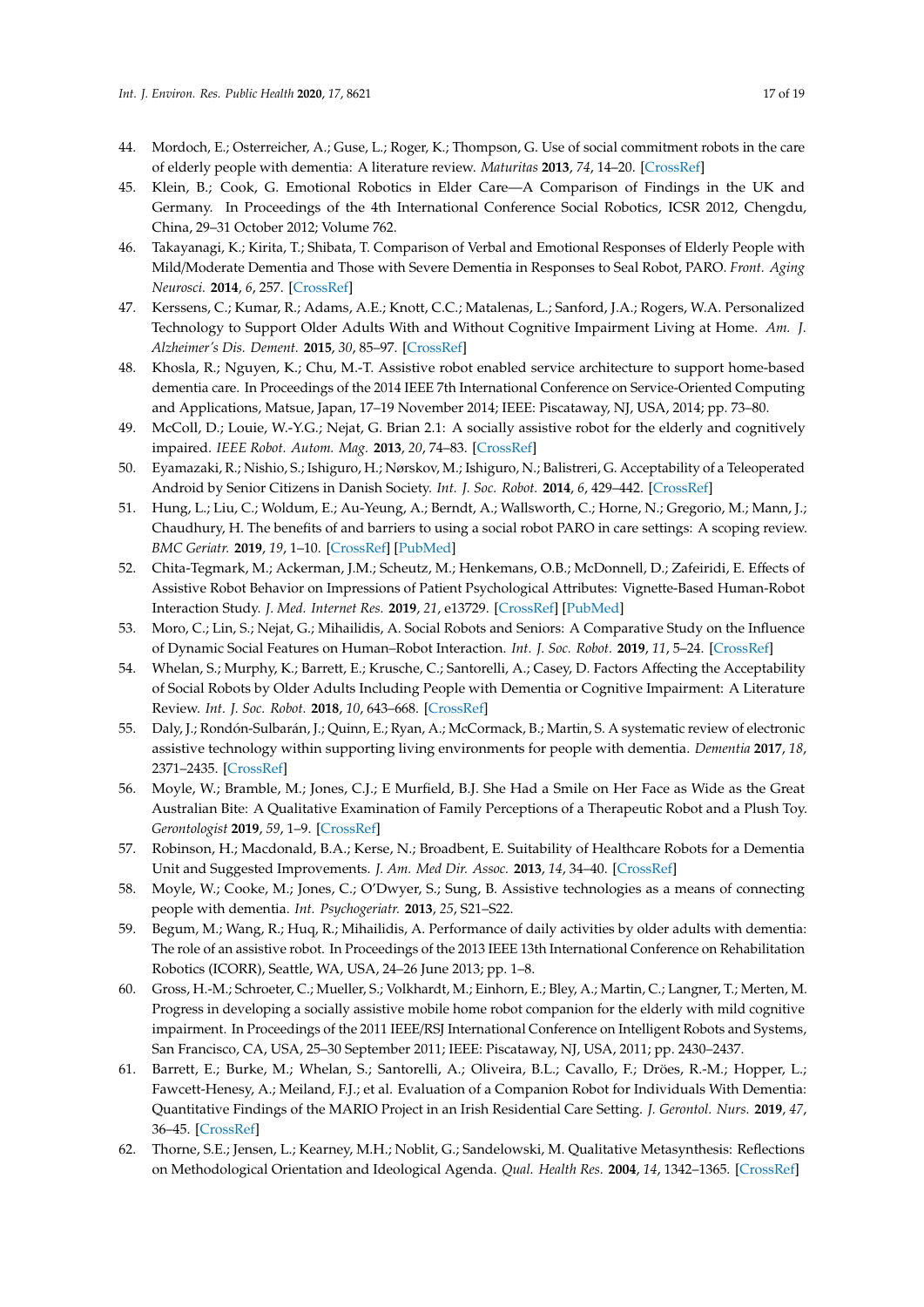- <span id="page-18-0"></span>63. Hsieh, H.-F.; Shannon, S.E. Three Approaches to Qualitative Content Analysis. *Qual. Health Res.* **2005**, *15*, 1277–1288. [\[CrossRef\]](http://dx.doi.org/10.1177/1049732305276687) [\[PubMed\]](http://www.ncbi.nlm.nih.gov/pubmed/16204405)
- <span id="page-18-1"></span>64. Shea, E.O.; DeVane, D.; Cooney, A.; Casey, D.; Jordan, F.; Hunter, A.; Murphy, E.; Newell, J.; Connolly, S.; Murphy, K. The impact of reminiscence on the quality of life of residents with dementia in long-stay care. *Int. J. Geriatr. Psychiatry* **2014**, *29*, 1062–1070. [\[CrossRef\]](http://dx.doi.org/10.1002/gps.4099) [\[PubMed\]](http://www.ncbi.nlm.nih.gov/pubmed/24633858)
- <span id="page-18-2"></span>65. Cooney, A.; Hunter, A.; Murphy, K.; Casey, D.; DeVane, D.; Smyth, S.; Dempsey, L.; Murphy, E.; Jordan, F.; Shea, E.O. 'Seeing me through my memories': A grounded theory study on using reminiscence with people with dementia living in long-term care. *J. Clin. Nurs.* **2014**, *23*, 3564–3574. [\[CrossRef\]](http://dx.doi.org/10.1111/jocn.12645) [\[PubMed\]](http://www.ncbi.nlm.nih.gov/pubmed/25040857)
- <span id="page-18-4"></span><span id="page-18-3"></span>66. McHugh, M.L. Interrater reliability: The kappa statistic. *Biochem. Med.* **2012**, *22*, 276–282. [\[CrossRef\]](http://dx.doi.org/10.11613/BM.2012.031)
- 67. Sparrow, R.; Sparrow, L. In the hands of machines? The future of aged care. *Minds Mach.* **2006**, *16*, 141–161. [\[CrossRef\]](http://dx.doi.org/10.1007/s11023-006-9030-6)
- <span id="page-18-8"></span>68. Wolbring, G.; Yumakulov, S. Social Robots: Views of Staff of a Disability Service Organization. *Int. J. Soc. Robot.* **2014**, *6*, 457–468. [\[CrossRef\]](http://dx.doi.org/10.1007/s12369-014-0229-z)
- <span id="page-18-9"></span>69. Hudson, J.; Orviska, M.; Hunady, J. People's Attitudes to Robots in Caring for the Elderly. *Int. J. Soc. Robot.* **2017**, *9*, 199–210. [\[CrossRef\]](http://dx.doi.org/10.1007/s12369-016-0384-5)
- <span id="page-18-5"></span>70. Cormons, L.; Poulet, C.; Pellier, D.; Pesty, S.; Fiorino, H. Testing Social Robot Acceptance: What If You Could Be Assessed for Dementia by a Robot? A Pilot Study. In Proceedings of the 2020 6th International Conference on Mechatronics and Robotics Engineering (ICMRE), Barcelona, Spain, 12–15 February 2020.
- <span id="page-18-6"></span>71. Broadbent, E.; Tamagawa, R.; Patience, A.; Knock, B.; Kerse, N.; Day, K.; A Macdonald, B. Attitudes towards health-care robots in a retirement village. *Australas. J. Ageing* **2011**, *31*, 115–120. [\[CrossRef\]](http://dx.doi.org/10.1111/j.1741-6612.2011.00551.x)
- <span id="page-18-7"></span>72. Hebesberger, D.; Koertner, T.; Gisinger, C.; Pripfl, J. A Long-Term Autonomous Robot at a Care Hospital: A Mixed Methods Study on Social Acceptance and Experiences of Staff and Older Adults. *Int. J. Soc. Robot.* **2017**, *9*, 417–429. [\[CrossRef\]](http://dx.doi.org/10.1007/s12369-016-0391-6)
- <span id="page-18-10"></span>73. Liang, A.; Piroth, I.; Robinson, H.; Macdonald, B.; Fisher, M.; Nater, U.M.; Skoluda, N.; Broadbent, E. A Pilot Randomized Trial of a Companion Robot for People With Dementia Living in the Community. *J. Am. Med. Dir. Assoc.* **2017**, *18*, 871–878. [\[CrossRef\]](http://dx.doi.org/10.1016/j.jamda.2017.05.019)
- <span id="page-18-16"></span>74. Moyle, W.; Arnautovska, U.; Ownsworth, T.; Jones, C. Potential of telepresence robots to enhance social connectedness in older adults with dementia: An integrative review of feasibility. *Int. Psychogeriatr.* **2017**, *29*, 1951–1964. [\[CrossRef\]](http://dx.doi.org/10.1017/S1041610217001776) [\[PubMed\]](http://www.ncbi.nlm.nih.gov/pubmed/28879828)
- 75. Kang, H.S.; Makimoto, K.; Konno, R.; Koh, I.S. Review of outcome measures in PARO robot intervention studies for dementia care. *Geriatr. Nurs.* **2020**, *41*, 207–214. [\[CrossRef\]](http://dx.doi.org/10.1016/j.gerinurse.2019.09.003)
- <span id="page-18-11"></span>76. Feng, Y.; Barakova, E.; Yu, S.; Hu, J.; Rauterberg, M. Effects of the Level of Interactivity of a Social Robot and the Response of the Augmented Reality Display in Contextual Interactions of People with Dementia. *Sensors* **2020**, *20*, 3771. [\[CrossRef\]](http://dx.doi.org/10.3390/s20133771) [\[PubMed\]](http://www.ncbi.nlm.nih.gov/pubmed/32635640)
- <span id="page-18-12"></span>77. Papadopoulos, C.; Hill, T.; Battistuzzi, L.; Castro, N.; Nigath, A.; Randhawa, G.; Merton, L.; Kanoria, S.; Kamide, H.; Chong, N.-Y.; et al. The CARESSES study protocol: Testing and evaluating culturally competent socially assistive robots among older adults residing in long term care homes through a controlled experimental trial. *Arch. Public Health* **2020**, *78*, 1–10. [\[CrossRef\]](http://dx.doi.org/10.1186/s13690-020-00409-y) [\[PubMed\]](http://www.ncbi.nlm.nih.gov/pubmed/32206312)
- <span id="page-18-13"></span>78. Amirabdollahian, F.; Akker, R.O.D.; Bedaf, S.; Bormann, R.; Draper, H.; Evers, V.; Pérez, J.G.; Gelderblom, G.J.; Ruiz, C.G.; Hewson, D.; et al. Assistive technology design and development for acceptable robotics companions for ageing years. *Paladyn J. Behav. Robot.* **2013**, *4*, 94–112. [\[CrossRef\]](http://dx.doi.org/10.2478/pjbr-2013-0007)
- 79. De Graaf, M.M.; Ben Allouch, S.; Klamer, T. Sharing a life with Harvey: Exploring the acceptance of and relationship-building with a social robot. *Comput. Hum. Behav.* **2015**, *43*, 1–14. [\[CrossRef\]](http://dx.doi.org/10.1016/j.chb.2014.10.030)
- <span id="page-18-14"></span>80. Thordardottir, B.; Fänge, A.M.; Lethin, C.; Gatta, D.R.; Chiatti, C. Acceptance and Use of Innovative Assistive Technologies among People with Cognitive Impairment and Their Caregivers: A Systematic Review. *BioMed Res. Int.* **2019**, *2019*, 1–18. [\[CrossRef\]](http://dx.doi.org/10.1155/2019/9196729)
- <span id="page-18-15"></span>81. Share, P.; Pender, J. Preparing for a robot future? Social professions, social robots and the challenges ahead. *Ir. J. Appl. Soc. Stud.* **2018**, *18*, 45–62.
- <span id="page-18-17"></span>82. Wada, K.; Shibata, T. Living With Seal Robots—Its Sociopsychological and Physiological Influences on the Elderly at a Care House. *IEEE Trans. Robot.* **2007**, *23*, 972–980. [\[CrossRef\]](http://dx.doi.org/10.1109/TRO.2007.906261)
- <span id="page-18-18"></span>83. Rouaix, N.; Retru-Chavastel, L.; Rigaud, A.-S.; Monnet, C.; Lenoir, H.; Pino, M. Affective and Engagement Issues in the Conception and Assessment of a Robot-Assisted Psychomotor Therapy for Persons with Dementia. *Front. Psychol.* **2017**, 8. [\[CrossRef\]](http://dx.doi.org/10.3389/fpsyg.2017.00950)